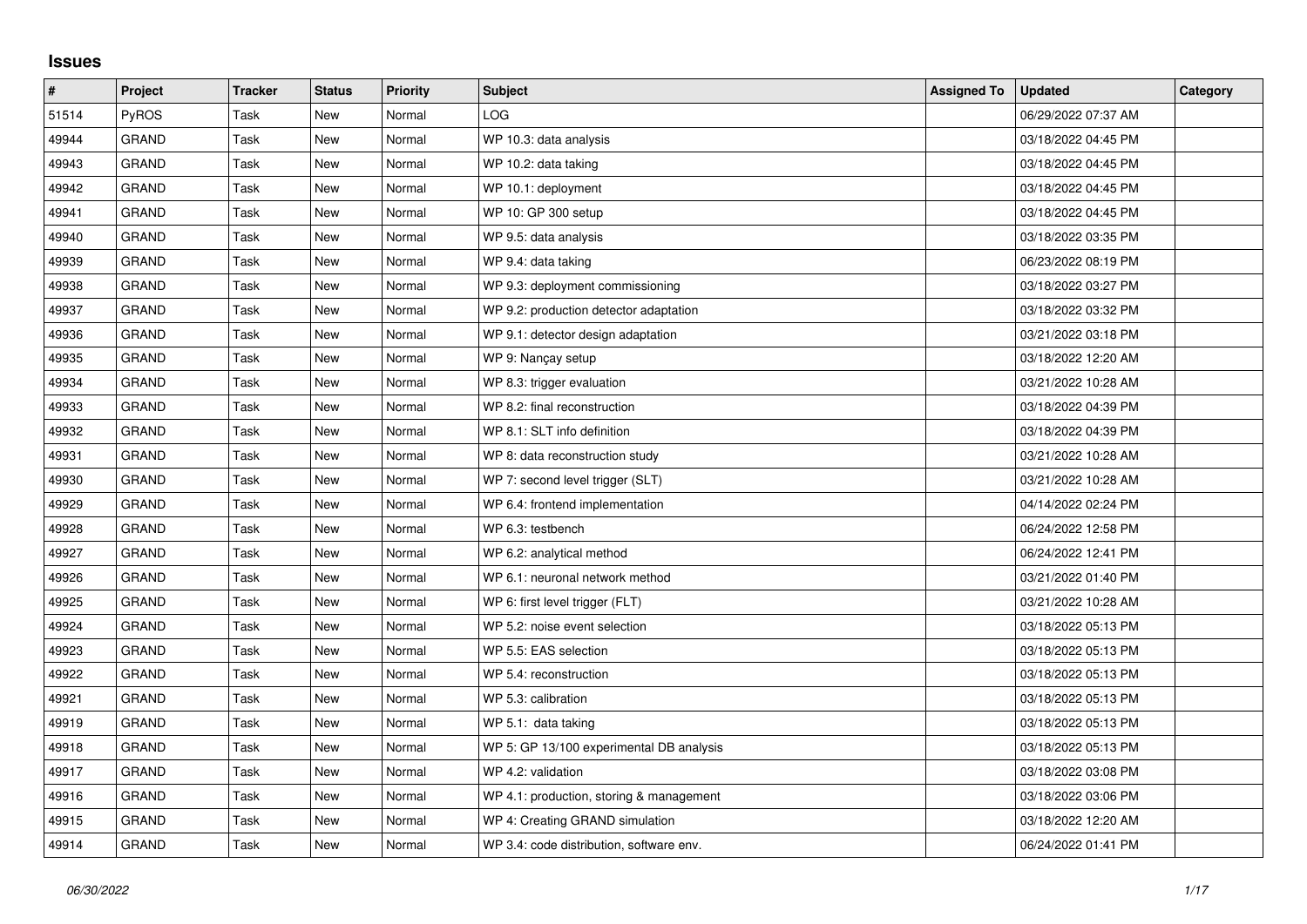| $\sharp$ | Project      | <b>Tracker</b> | <b>Status</b> | <b>Priority</b> | Subject                                                                                  | <b>Assigned To</b> | <b>Updated</b>      | Category |
|----------|--------------|----------------|---------------|-----------------|------------------------------------------------------------------------------------------|--------------------|---------------------|----------|
| 49912    | <b>GRAND</b> | Task           | <b>New</b>    | Normal          | WP 3.3: manage software infra : CI, quality, DB engine                                   |                    | 03/18/2022 03:03 PM |          |
| 49911    | <b>GRAND</b> | Task           | <b>New</b>    | Normal          | WP 3.2: calibration monotoring DB                                                        |                    | 03/18/2022 05:13 PM |          |
| 49910    | <b>GRAND</b> | Task           | New           | Normal          | WP 3.1: manage data event DB                                                             |                    | 06/24/2022 01:55 PM |          |
| 49909    | <b>GRAND</b> | Task           | New           | Normal          | WP 3: software infra and database                                                        |                    | 06/24/2022 01:48 PM |          |
| 49906    | <b>GRAND</b> | Task           | <b>New</b>    | Normal          | WP 1.1: finance                                                                          |                    | 03/18/2022 05:13 PM |          |
| 49905    | <b>GRAND</b> | Task           | New           | Normal          | WP 1: GRAND management                                                                   |                    | 03/18/2022 05:13 PM |          |
| 49904    | <b>GRAND</b> | Task           | <b>New</b>    | Normal          | WP 2.9: detector monotoring                                                              |                    | 03/18/2022 05:13 PM |          |
| 49903    | <b>GRAND</b> | Task           | New           | Normal          | WP 2.8: detector calibration                                                             |                    | 03/18/2022 05:13 PM |          |
| 49901    | <b>GRAND</b> | Task           | New           | Normal          | WP 2.6: common tools                                                                     |                    | 03/18/2022 05:13 PM |          |
| 49900    | <b>GRAND</b> | Task           | New           | Normal          | WP 2.5: reconstruction method                                                            |                    | 03/18/2022 02:57 PM |          |
| 49899    | <b>GRAND</b> | Task           | New           | Normal          | WP 2.4: antenna network simulation                                                       |                    | 06/24/2022 02:48 PM |          |
| 49898    | <b>GRAND</b> | Task           | <b>New</b>    | Normal          | WP 2.3: unit detector modeling and coding                                                |                    | 06/24/2022 02:11 PM |          |
| 49897    | <b>GRAND</b> | Task           | New           | Normal          | WP 2.2: input output format fie                                                          |                    | 03/18/2022 12:22 AM |          |
| 49896    | <b>GRAND</b> | Task           | New           | Normal          | WP 2.1: software architecture and optimization                                           |                    | 03/18/2022 05:13 PM |          |
| 49895    | <b>GRAND</b> | Task           | <b>New</b>    | Normal          | WP 2: GRANDLIB modelization and software                                                 |                    | 06/24/2022 02:48 PM |          |
| 49890    | <b>PyROS</b> | Task           | New           | Normal          | Global Start & Stop (safe)                                                               |                    | 03/16/2022 04:52 PM |          |
| 49889    | PyROS        | Task           | New           | Normal          | Backup                                                                                   |                    | 03/16/2022 04:49 PM |          |
| 49888    | PyROS        | Task           | New           | Normal          | Firewall                                                                                 |                    | 03/16/2022 04:48 PM |          |
| 49887    | PyROS        | Task           | New           | Normal          | Hardware                                                                                 |                    | 03/16/2022 04:47 PM |          |
| 49886    | PyROS        | Task           | <b>New</b>    | Normal          | System watch (Nagios, )                                                                  |                    | 03/16/2022 04:47 PM |          |
| 49885    | PyROS        | Task           | New           | Normal          | <b>Network</b>                                                                           |                    | 03/16/2022 04:46 PM |          |
| 49878    | PyROS        | Task           | New           | Normal          | SF02-SCP integration - Lancement auto de l'agent de gestion du SP lifecycle              |                    | 06/28/2022 10:04 PM |          |
| 49876    | <b>PyROS</b> | Task           | New           | Normal          | Guitastro integration                                                                    |                    | 03/16/2022 07:28 AM |          |
| 49875    | <b>PyROS</b> | Task           | New           | Normal          | (classic) Installation Guitastro & dependencies                                          |                    | 03/16/2022 07:27 AM |          |
| 49874    | PyROS        | Task           | <b>New</b>    | Normal          | (docker) Installation Guitastro & dependencies                                           |                    | 06/28/2022 10:11 PM |          |
| 49872    | <b>PyROS</b> | Task           | New           | Normal          | Restauration de la config par défaut                                                     |                    | 03/15/2022 11:10 PM |          |
| 49871    | PyROS        | Task           | New           | Normal          | Config par défaut (à définir)                                                            |                    | 03/15/2022 11:11 PM |          |
| 49870    | PyROS        | Task           | New           | Normal          | Config générale : logo, pagination, couleurs, options générales, options par<br>feature, |                    | 03/15/2022 11:11 PM |          |
| 49543    | PyROS        | Task           | New           | Normal          | Users View (list & 1)                                                                    |                    | 02/23/2022 06:06 PM |          |
| 49253    | PyROS        | Task           | New           | Normal          | READ 1 & list                                                                            |                    | 02/21/2022 03:21 PM |          |
| 49252    | PyROS        | Task           | New           | Normal          | WEB FORM                                                                                 |                    | 02/17/2022 01:59 PM |          |
| 49250    | PyROS        | Task           | New           | Normal          | <b>CREATE/UPDATE Sequence</b>                                                            |                    | 02/23/2022 12:02 PM |          |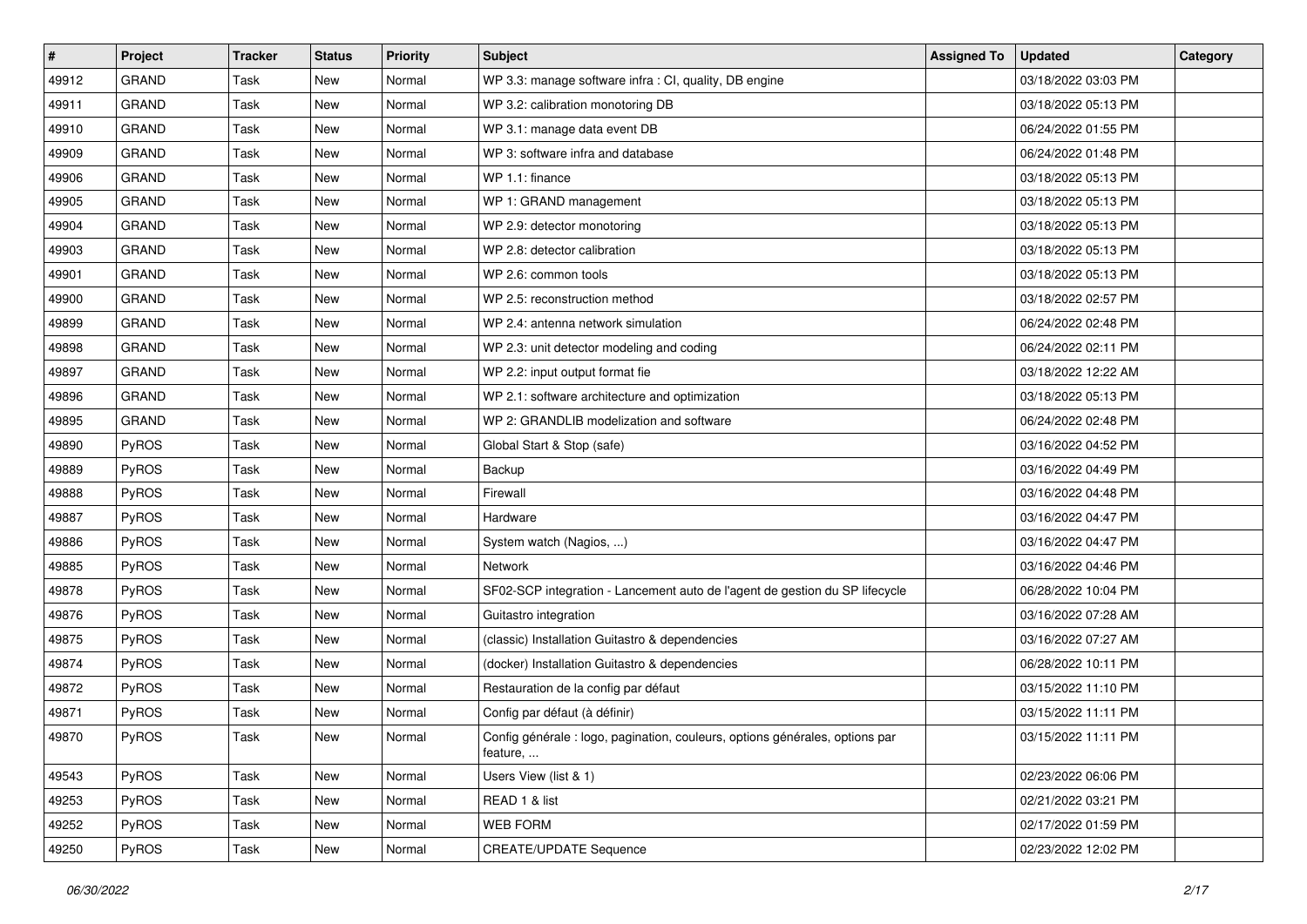| $\sharp$ | Project | <b>Tracker</b> | <b>Status</b> | <b>Priority</b> | <b>Subject</b>                                                                                                                        | <b>Assigned To</b> | <b>Updated</b>      | Category |
|----------|---------|----------------|---------------|-----------------|---------------------------------------------------------------------------------------------------------------------------------------|--------------------|---------------------|----------|
| 49247    | PyROS   | Task           | <b>New</b>    | Normal          | State diagram (doc)                                                                                                                   |                    | 02/03/2022 09:34 AM |          |
| 49246    | PyROS   | Task           | New           | Normal          | Sequence Lifecycle (status)                                                                                                           |                    | 02/03/2022 09:34 AM |          |
| 49210    | PyROS   | Task           | New           | Normal          | CONFIGURATION GENERALE                                                                                                                |                    | 03/15/2022 11:11 PM |          |
| 49157    | PyROS   | Task           | New           | Normal          | Super Super Agent qui surveille l'ensemble des super agents sur chaque<br>noeud $(?)$                                                 |                    | 01/31/2022 12:12 PM |          |
| 49156    | PyROS   | Task           | New           | Normal          | Super Agent qui démarre et stoppe les autres agents, et surveille leur bonne<br>santé (les relance si besoin) => sur chaque noeud (?) |                    | 01/31/2022 12:12 PM |          |
| 49155    | PyROS   | Task           | New           | Normal          | Architecture décentralisée en plusieurs noeuds (communication via BD)                                                                 |                    | 01/31/2022 12:09 PM |          |
| 49152    | PyROS   | Task           | <b>New</b>    | Normal          | RUN/EXEC - Start & Stop software (et Agents)                                                                                          |                    | 05/24/2022 02:55 PM |          |
| 49151    | PyROS   | Task           | New           | Normal          | Script central (pyros.py)                                                                                                             |                    | 01/31/2022 11:36 AM |          |
| 49149    | PyROS   | Task           | New           | High            | SCRIPT RUN (PYROS/pyros.py) (uniquement pour la partie execution)                                                                     |                    | 05/24/2022 02:55 PM |          |
| 49136    | PyROS   | Task           | New           | Normal          | GF03-INFRA - Logging integration (general logs & agents)                                                                              |                    | 06/29/2022 07:25 AM |          |
| 49135    | PyROS   | Task           | New           | Normal          | SF15-SST integration (agents, start, stop, commands)                                                                                  |                    | 06/29/2022 07:23 AM |          |
| 49134    | PyROS   | Task           | New           | Normal          | SF14-OBC integration                                                                                                                  |                    | 01/29/2022 12:52 AM |          |
| 49133    | PyROS   | Task           | New           | Normal          | SF13-IAF integration                                                                                                                  |                    | 01/29/2022 12:47 AM |          |
| 49132    | PyROS   | Task           | New           | Normal          | SF12-IAN integration                                                                                                                  |                    | 01/29/2022 12:48 AM |          |
| 49131    | PyROS   | Task           | New           | Normal          | SF11-IPC integration                                                                                                                  |                    | 01/29/2022 12:46 AM |          |
| 49130    | PyROS   | Task           | New           | Normal          | SF10-CAL integration                                                                                                                  |                    | 01/29/2022 12:46 AM |          |
| 49129    | PyROS   | Task           | New           | Normal          | SF09-CMC integration                                                                                                                  |                    | 01/29/2022 12:46 AM |          |
| 49128    | PyROS   | Task           | <b>New</b>    | Normal          | SF08-EXE integration                                                                                                                  |                    | 01/29/2022 12:45 AM |          |
| 49127    | PyROS   | Task           | New           | Normal          | SF07-PLN integration                                                                                                                  |                    | 01/29/2022 12:45 AM |          |
| 49126    | PyROS   | Task           | New           | Normal          | SF06-ALR integration                                                                                                                  |                    | 01/29/2022 12:45 AM |          |
| 49125    | PyROS   | Task           | New           | Normal          | SF05-SEQ integration                                                                                                                  |                    | 03/15/2022 11:03 PM |          |
| 49124    | PyROS   | Task           | New           | Normal          | SF04-SPV integration (AgentMajordome)                                                                                                 |                    | 06/29/2022 07:21 AM |          |
| 49123    | PyROS   | Task           | New           | Normal          | SF03-ENV integration                                                                                                                  |                    | 06/29/2022 07:20 AM |          |
| 49122    | PyROS   | Task           | New           | Normal          | SF02-SCP integration                                                                                                                  |                    | 01/29/2022 12:50 AM |          |
| 49121    | PyROS   | Task           | <b>New</b>    | Normal          | SF01-USR integration                                                                                                                  |                    | 01/29/2022 12:50 AM |          |
| 49120    | PyROS   | Task           | <b>New</b>    | Normal          | General Design (structure, design, responsive, CSS)                                                                                   |                    | 06/29/2022 07:18 AM |          |
| 48784    | XLDP    | Bug            | New           | Normal          | Jobs en erreurs depuis le 19/01 19h30                                                                                                 |                    | 01/20/2022 10:12 AM |          |
| 48307    | PyROS   | Task           | New           | Normal          | Send, Receive, and Process Commands (Agent <= > Agent)                                                                                |                    | 06/29/2022 07:33 AM |          |
| 48290    | PyROS   | Task           | New           | Normal          | Auto mode                                                                                                                             |                    | 12/14/2021 12:35 PM |          |
| 48289    | PyROS   | Task           | New           | Normal          | Entity (AgentDevice class)                                                                                                            |                    | 12/14/2021 12:32 PM |          |
| 48288    | PyROS   | Task           | New           | Normal          | Entity (DeviceController class)                                                                                                       |                    | 12/14/2021 12:31 PM |          |
| 48285    | PyROS   | Task           | New           | Normal          | Lancement auto et gestion du DeviceController associé                                                                                 |                    | 12/14/2021 12:22 PM |          |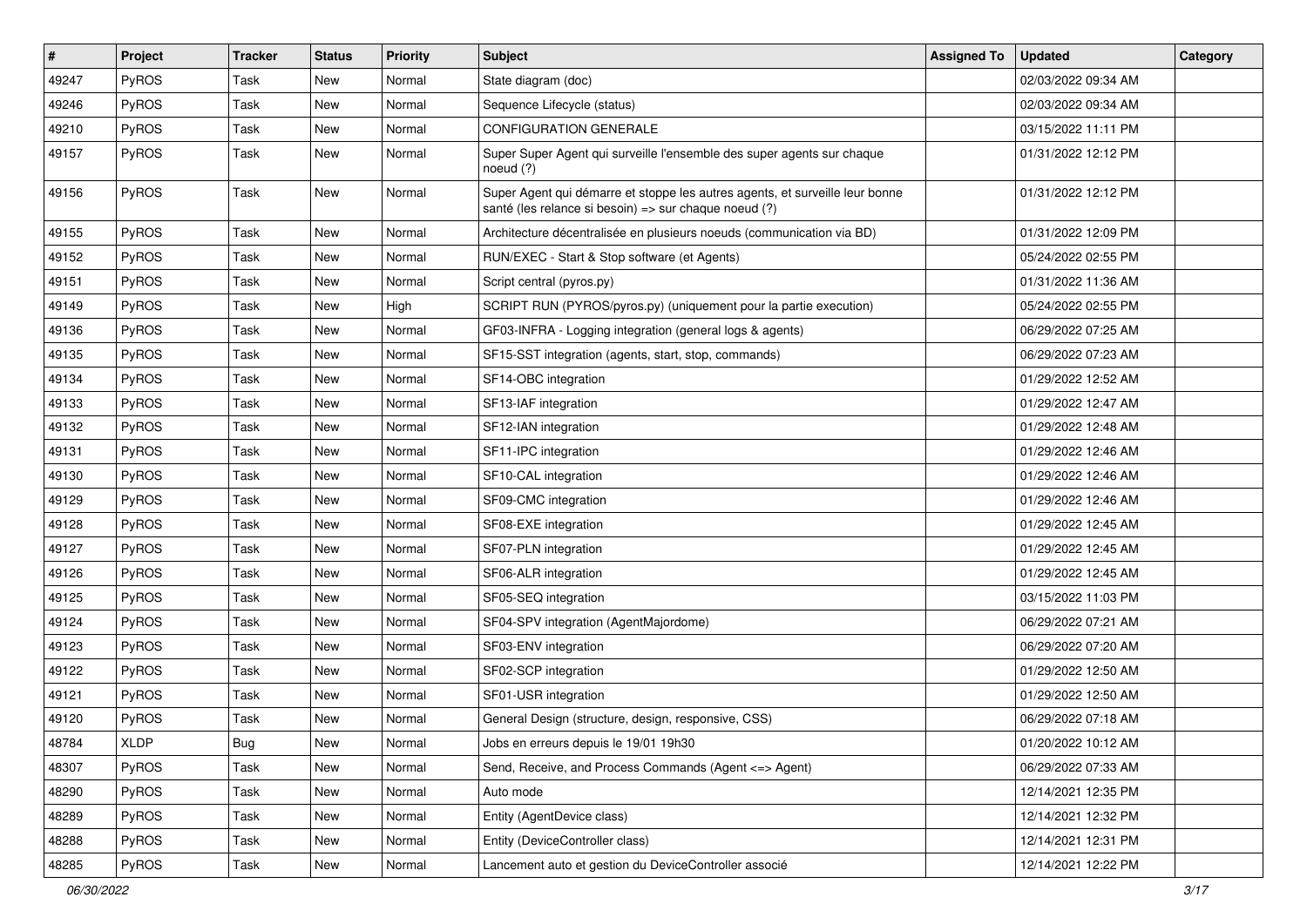| #     | Project      | <b>Tracker</b> | <b>Status</b> | <b>Priority</b> | Subject                                                                                                        | <b>Assigned To</b> | <b>Updated</b>      | Category |
|-------|--------------|----------------|---------------|-----------------|----------------------------------------------------------------------------------------------------------------|--------------------|---------------------|----------|
| 48284 | PyROS        | Task           | New           | Normal          | Lancement auto et gestion des Components associés (qui sont aussi des<br>DeviceController)                     |                    | 12/14/2021 12:20 PM |          |
| 48279 | PyROS        | Task           | <b>New</b>    | Normal          | General LOGGING (fichiers texte, écran en mode debug)                                                          |                    | 03/16/2022 04:45 PM |          |
| 48278 | PyROS        | Task           | New           | High            | AGENT général (dont dépendent tous les agents et AgentDevices)                                                 |                    | 06/29/2022 07:37 AM |          |
| 48276 | PyROS        | Task           | <b>New</b>    | Normal          | Scripts d'installation docker                                                                                  |                    | 12/14/2021 11:44 AM |          |
| 48275 | PyROS        | Task           | New           | Normal          | version PROD TNC Nouvelle Calédonie - instance docker de production sur<br>site final                          |                    | 12/14/2021 11:42 AM |          |
| 48274 | PyROS        | Task           | New           | Normal          | version TEST TNC France - instance docker de test en France                                                    |                    | 12/14/2021 11:42 AM |          |
| 48273 | PyROS        | Task           | <b>New</b>    | Normal          | version DEV guitalens - instance docker sur serveur guitalens                                                  |                    | 12/14/2021 11:46 AM |          |
| 48271 | PyROS        | Task           | New           | High            | CLASSIC installation (with venv)                                                                               |                    | 03/16/2022 07:27 AM |          |
| 48270 | <b>PyROS</b> | Task           | New           | Normal          | SCRIPT INSTALL/UPDATE (PYROS/pyros.py) (uniquement pour la partie<br>install & update)                         |                    | 02/23/2022 05:57 PM |          |
| 48223 | LabInvent    | Task           | <b>New</b>    | Normal          | instance perso (docker)                                                                                        |                    | 12/13/2021 11:08 AM |          |
| 48222 | LabInvent    | Task           | New           | Normal          | (NEW func) Gérer Suivi d'un User                                                                               |                    | 12/13/2021 10:39 AM |          |
| 48005 | LabInvent    | Task           | <b>New</b>    | Normal          | <b>Bugfix toutes les Deprecated Errors</b>                                                                     |                    | 12/06/2021 02:37 PM |          |
| 47966 | LabInvent    | Task           | New           | Normal          | Ajouter test Commande (avec devis joint)                                                                       |                    | 11/30/2021 04:17 PM |          |
| 47962 | LabInvent    | Task           | New           | Urgent          | (IRAP only) re-install inventirap avec php7                                                                    |                    | 11/30/2021 03:17 PM |          |
| 47960 | LabInvent    | Task           | <b>New</b>    | Immediate       | <b>CHAMPS</b>                                                                                                  |                    | 01/19/2022 03:51 PM |          |
| 47959 | LabInvent    | Task           | New           | Normal          | *** F - ENTITY - Fournisseurs                                                                                  |                    | 11/30/2021 12:57 PM |          |
| 47958 | LabInvent    | Task           | New           | Normal          | delete (generic)                                                                                               |                    | 11/30/2021 12:47 PM |          |
| 47957 | LabInvent    | Feature        | New           | Normal          | *** F - ENTITY - Les GROUPES (de User ou Materiel) : Thématique, Métier,<br>Projet, Site (+ Pole ou Service ?) |                    | 12/13/2021 11:12 AM |          |
| 47954 | LabInvent    | Task           | <b>New</b>    | Normal          | 1 - CREATED                                                                                                    |                    | 11/30/2021 01:27 PM |          |
| 47953 | LabInvent    | Task           | New           | Normal          | 2a - TOBEORDERED (optionnel)                                                                                   |                    | 11/30/2021 01:27 PM |          |
| 47952 | LabInvent    | Task           | New           | High            | Ecran d'accueil à restructurer                                                                                 |                    | 11/30/2021 03:43 PM |          |
| 47951 | LabInvent    | Feature        | <b>New</b>    | Normal          | *** F - Etiquettes & Imprimantes                                                                               |                    | 11/30/2021 01:42 PM |          |
| 47950 | LabInvent    | Task           | New           | Normal          | DB complète à mettre à jour                                                                                    |                    | 11/30/2021 12:26 PM |          |
| 47947 | LabInvent    | Task           | <b>New</b>    | High            | docker only                                                                                                    |                    | 12/13/2021 11:07 AM |          |
| 47946 | LabInvent    | Task           | New           | Normal          | classic only                                                                                                   |                    | 12/03/2021 09:50 AM |          |
| 47945 | LabInvent    | Task           | New           | Normal          | ALL                                                                                                            |                    | 11/30/2021 12:23 PM |          |
| 47942 | LabInvent    | Task           | New           | High            | index (generic)                                                                                                |                    | 11/30/2021 03:48 PM |          |
| 47937 | LabInvent    | Task           | New           | High            | Read (index & view) (generic ?)                                                                                |                    | 11/30/2021 03:48 PM |          |
| 47936 | LabInvent    | Task           | New           | High            | 3-4 - TBO & ARCHIVED                                                                                           |                    | 11/30/2021 03:43 PM |          |
| 47935 | LabInvent    | Task           | New           | Normal          | 2b - VALIDATED                                                                                                 |                    | 11/30/2021 01:27 PM |          |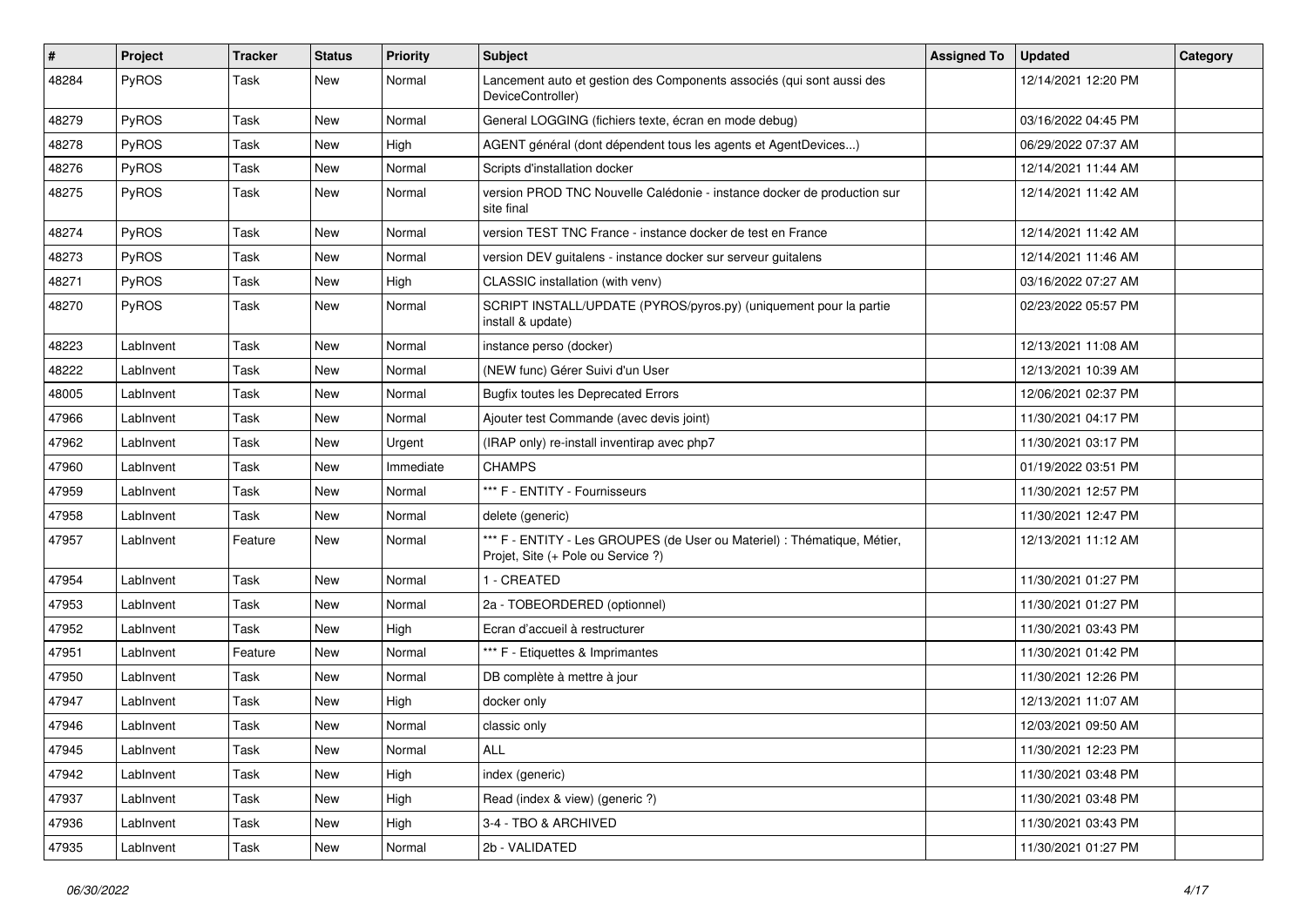| $\pmb{\#}$ | Project   | <b>Tracker</b> | <b>Status</b> | <b>Priority</b> | Subject                                                                                   | <b>Assigned To</b> | <b>Updated</b>      | Category |
|------------|-----------|----------------|---------------|-----------------|-------------------------------------------------------------------------------------------|--------------------|---------------------|----------|
| 47934      | LabInvent | Task           | New           | High            | LIFECYCLE (Status): CREATED => (TBO) => VALIDATED => TBA =><br><b>ARCHIVED</b>            |                    | 11/30/2021 03:43 PM |          |
| 47932      | LabInvent | Feature        | <b>New</b>    | Normal          | *** F - DOC (documentation)                                                               |                    | 11/30/2021 01:10 PM |          |
| 47930      | LabInvent | Task           | New           | Normal          | *** F - ENTITY - QrCode                                                                   |                    | 11/30/2021 01:26 PM |          |
| 47927      | LabInvent | Task           | <b>New</b>    | High            | A gérer via fichier conf YAML                                                             |                    | 11/30/2021 03:47 PM |          |
| 47926      | LabInvent | Task           | <b>New</b>    | High            | Instance DEMO docker - à installer sur hyp2 puis sur VM pweb3                             |                    | 12/13/2021 11:07 AM |          |
| 47925      | LabInvent | Task           | <b>New</b>    | Normal          | (après cakephp v4) Passer à Php 8                                                         |                    | 11/30/2021 11:48 AM |          |
| 47924      | LabInvent | Task           | New           | Normal          | (après 3.9) Passer à v4                                                                   |                    | 11/30/2021 11:48 AM |          |
| 47922      | LabInvent | Task           | New           | Immediate       | Passer directement à v3.LAST (3.10.1)                                                     |                    | 12/02/2021 04:45 PM |          |
| 47921      | LabInvent | Feature        | <b>New</b>    | Immediate       | *** F - Framework CakePhp                                                                 |                    | 12/02/2021 04:45 PM |          |
| 47914      | LabInvent | Task           | New           | High            | index (generic)                                                                           |                    | 11/30/2021 03:50 PM |          |
| 47913      | LabInvent | Task           | <b>New</b>    | Normal          | ROLES (profils)                                                                           |                    | 11/30/2021 01:39 PM |          |
| 47912      | LabInvent | Task           | New           | High            | (VUE) Elements et Helper                                                                  |                    | 11/30/2021 03:51 PM |          |
| 47911      | LabInvent | Task           | New           | Normal          | Create/Update (add_edit generic)                                                          |                    | 11/30/2021 11:04 AM |          |
| 47907      | LabInvent | Task           | New           | Normal          | *** F - Config YAML (champs materiels) : champs obligatoires, recommandés,<br>ou readonly |                    | 11/30/2021 01:25 PM |          |
| 47906      | LabInvent | Task           | New           | Urgent          | Champs virtuels                                                                           |                    | 11/30/2021 03:50 PM |          |
| 47905      | LabInvent | Task           | <b>New</b>    | Urgent          | Read (index & view) (generic)                                                             |                    | 12/01/2021 11:21 AM |          |
| 47903      | LabInvent | Task           | New           | Urgent          | Rappels automatiques pour les suivis récurrents (périodiques)                             |                    | 12/01/2021 11:17 AM |          |
| 47901      | LabInvent | Task           | <b>New</b>    | Urgent          | Read (view & index)                                                                       |                    | 12/01/2021 11:17 AM |          |
| 47899      | LabInvent | Task           | New           | Urgent          | view (generic)                                                                            |                    | 12/01/2021 11:21 AM |          |
| 47897      | LabInvent | Task           | <b>New</b>    | High            | *** F - Stats (Users)                                                                     |                    | 11/30/2021 03:48 PM |          |
| 47895      | LabInvent | Feature        | <b>New</b>    | Normal          | *** F - ENTITY - Documents attachés (à Materiel ou Suivi)                                 |                    | 12/13/2021 11:09 AM |          |
| 47893      | LabInvent | Task           | New           | Normal          | Views                                                                                     |                    | 11/30/2021 01:21 PM |          |
| 47890      | LabInvent | Task           | <b>New</b>    | High            | Commander (demande achat)                                                                 |                    | 01/19/2022 03:48 PM |          |
| 47889      | LabInvent | Task           | <b>New</b>    | Normal          | Changer statut - setStatusTo*()                                                           |                    | 11/30/2021 01:19 PM |          |
| 47886      | LabInvent | Task           | <b>New</b>    | Urgent          | <b>Notifications</b>                                                                      |                    | 11/30/2021 03:45 PM |          |
| 47885      | LabInvent | Task           | <b>New</b>    | Normal          | filtrage (voir formulaire index)                                                          |                    | 11/30/2021 01:30 PM |          |
| 47884      | LabInvent | Task           | New           | High            | partitionnement par Site (besoin IP2I/LMA)                                                |                    | 11/30/2021 03:43 PM |          |
| 47883      | LabInvent | Task           | New           | Normal          | formulaire de recherche multi-critères                                                    |                    | 11/30/2021 01:30 PM |          |
| 47882      | LabInvent | Task           | New           | High            | Delete - delete                                                                           |                    | 11/30/2021 03:42 PM |          |
| 47881      | LabInvent | Task           | New           | High            | Read - view                                                                               |                    | 11/30/2021 03:42 PM |          |
| 47880      | LabInvent | Task           | New           | Normal          | Read - index                                                                              |                    | 11/30/2021 01:16 PM |          |
| 47879      | LabInvent | Task           | New           | High            | Create/Update - add_edit                                                                  |                    | 11/30/2021 03:42 PM |          |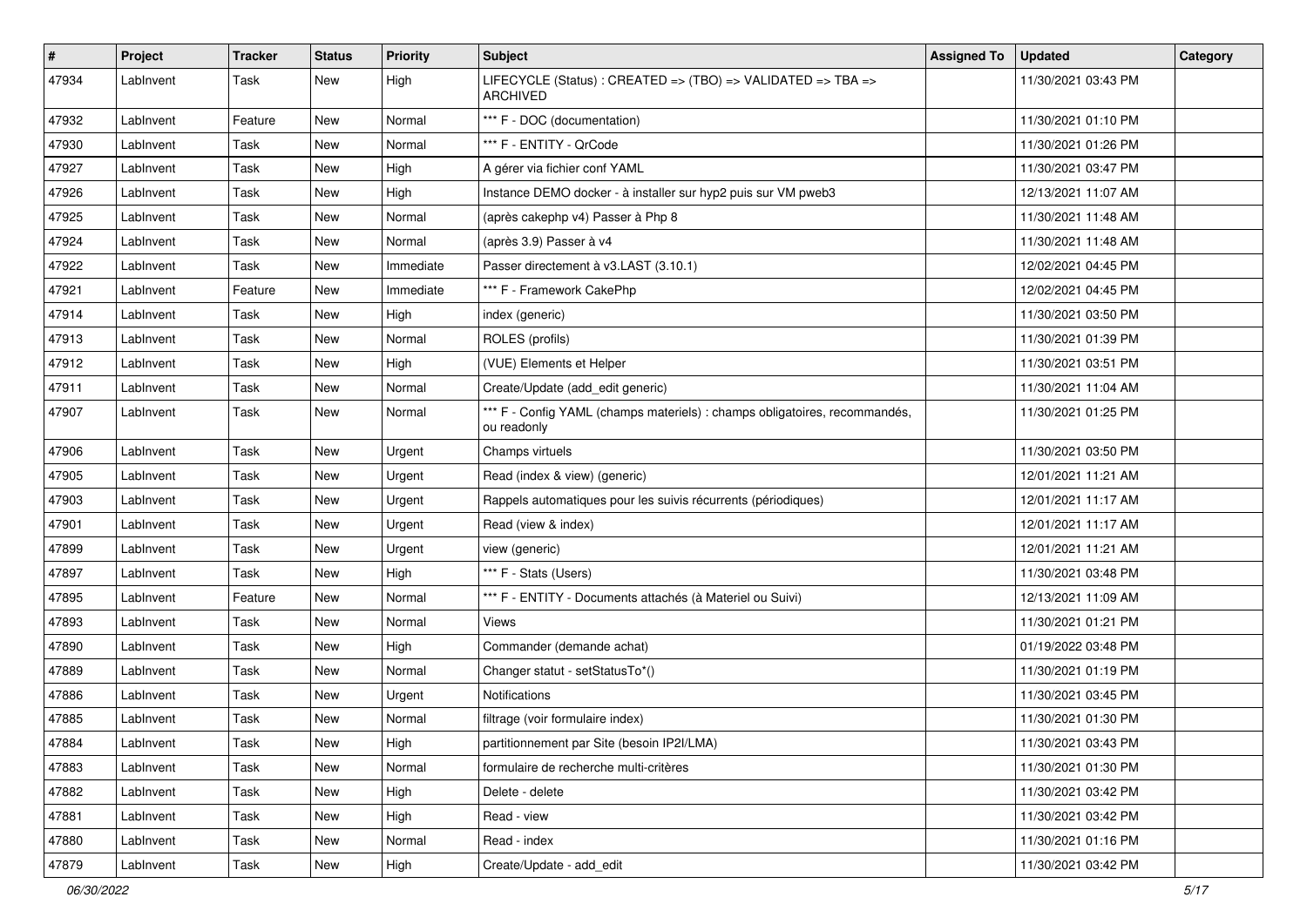| #     | Project      | <b>Tracker</b> | <b>Status</b> | <b>Priority</b> | <b>Subject</b>                                                           | <b>Assigned To</b> | <b>Updated</b>      | Category |
|-------|--------------|----------------|---------------|-----------------|--------------------------------------------------------------------------|--------------------|---------------------|----------|
| 47878 | LabInvent    | Task           | New           | High            | Autres                                                                   |                    | 11/30/2021 03:44 PM |          |
| 47877 | LabInvent    | Task           | New           | High            | find (search)                                                            |                    | 11/30/2021 03:43 PM |          |
| 47876 | LabInvent    | Task           | New           | High            | CRUD                                                                     |                    | 11/30/2021 03:42 PM |          |
| 47875 | LabInvent    | Feature        | New           | Urgent          | *** F - ENTITY GÉNÉRIQUE - Actions & Vues génériques (& Refactorisation) |                    | 12/01/2021 11:21 AM |          |
| 47874 | LabInvent    | Task           | New           | Urgent          | <b>Stats</b>                                                             |                    | 11/30/2021 03:44 PM |          |
| 47873 | LabInvent    | Task           | New           | Normal          | Model (Entity & Table)                                                   |                    | 12/01/2021 09:37 AM |          |
| 47872 | LabInvent    | Task           | <b>New</b>    | High            | <b>Actions &amp; Vues</b>                                                |                    | 11/30/2021 03:42 PM |          |
| 47871 | LabInvent    | Task           | New           | Normal          | Autorisations                                                            |                    | 11/30/2021 01:29 PM |          |
| 47870 | LabInvent    | Task           | New           | Normal          | Tests (Materiels)                                                        |                    | 11/30/2021 03:38 PM |          |
| 47869 | LabInvent    | Feature        | New           | Normal          | *** F - Tests                                                            |                    | 12/06/2021 02:28 PM |          |
| 47868 | LabInvent    | Task           | New           | Normal          | *** F - Super Entité (AppController, AppTable)                           |                    | 11/30/2021 01:34 PM |          |
| 47867 | LabInvent    | Task           | New           | High            | *** F - Autorisations (Users)                                            |                    | 11/30/2021 03:47 PM |          |
| 47866 | LabInvent    | Feature        | New           | Urgent          | *** F - Installation                                                     |                    | 12/13/2021 11:08 AM |          |
| 47865 | LabInvent    | Feature        | New           | Normal          | *** F - Configuration générale                                           |                    | 12/13/2021 11:06 AM |          |
| 47864 | LabInvent    | Feature        | New           | Normal          | *** F - ENTITY - Autres                                                  |                    | 11/30/2021 12:57 PM |          |
| 47863 | LabInvent    | Feature        | New           | High            | *** F - ENTITY - Users                                                   |                    | 11/30/2021 03:43 PM |          |
| 47862 | LabInvent    | Feature        | New           | Normal          | *** F - ENTITY - Prets (de Materiel)                                     |                    | 12/13/2021 11:10 AM |          |
| 47861 | LabInvent    | Feature        | New           | Urgent          | *** F - ENTITY - Suivis (de Materiel ou User)                            |                    | 12/13/2021 11:10 AM |          |
| 47860 | LabInvent    | Feature        | New           | Immediate       | *** F - ENTITY - Materiels                                               |                    | 01/19/2022 03:51 PM |          |
| 47447 | PyROS        | Task           | New           | Normal          | (F05) ACTIONS (CRUD), VIEWS, and AUTHORIZATIONS                          |                    | 02/23/2022 10:45 AM |          |
| 47446 | PyROS        | Task           | New           | Normal          | <b>DOSSIER SSI</b>                                                       |                    | 10/11/2021 11:32 AM |          |
| 47445 | PyROS        | Task           | New           | Normal          | CAHIER DE RECETTE (NC)                                                   |                    | 10/11/2021 11:31 AM |          |
| 47444 | PyROS        | Task           | New           | Normal          | MANUELS UTILISATION, INSTALLATION, ET MAINTENANCE                        |                    | 10/11/2021 11:31 AM |          |
| 47443 | PyROS        | Task           | New           | Normal          | RAPPORT DES TESTS & VALIDATIONS (application du plan de test)            |                    | 10/11/2021 11:31 AM |          |
| 47442 | PyROS        | Task           | New           | Normal          | PLAN DE TESTS ET DE VALIDATIONS                                          |                    | 10/11/2021 11:33 AM |          |
| 47441 | PyROS        | Task           | New           | Normal          | DOSSIER DE DÉFINITION                                                    |                    | 10/11/2021 11:32 AM |          |
| 47440 | PyROS        | Task           | New           | Normal          | <b>LIVRABLES</b>                                                         |                    | 10/11/2021 11:29 AM |          |
| 47439 | PyROS        | Task           | New           | Normal          | PA et PK CNES                                                            |                    | 01/31/2022 11:29 AM |          |
| 47438 | <b>PyROS</b> | Task           | New           | Normal          | PK5 (2023-06) - Doc LIVRABLES (et Présentations)                         |                    | 10/11/2021 11:26 AM |          |
| 47437 | PyROS        | Task           | New           | Normal          | PA4.1 (2023-05) - Présentations et Rapport Avancement                    |                    | 10/11/2021 11:25 AM |          |
| 47436 | PyROS        | Task           | New           | Normal          | PK4 (2023-02) - Doc LIVRABLES (et Présentations)                         |                    | 10/11/2021 11:23 AM |          |
| 47435 | PyROS        | Task           | New           | Normal          | PA3.2 (2023-02) - Présentations et Rapport Avancement                    |                    | 10/11/2021 11:22 AM |          |
| 47433 | PyROS        | Task           | New           | Normal          | PA3.1 (2023-01) - Présentations et Rapport Avancement                    |                    | 10/11/2021 11:22 AM |          |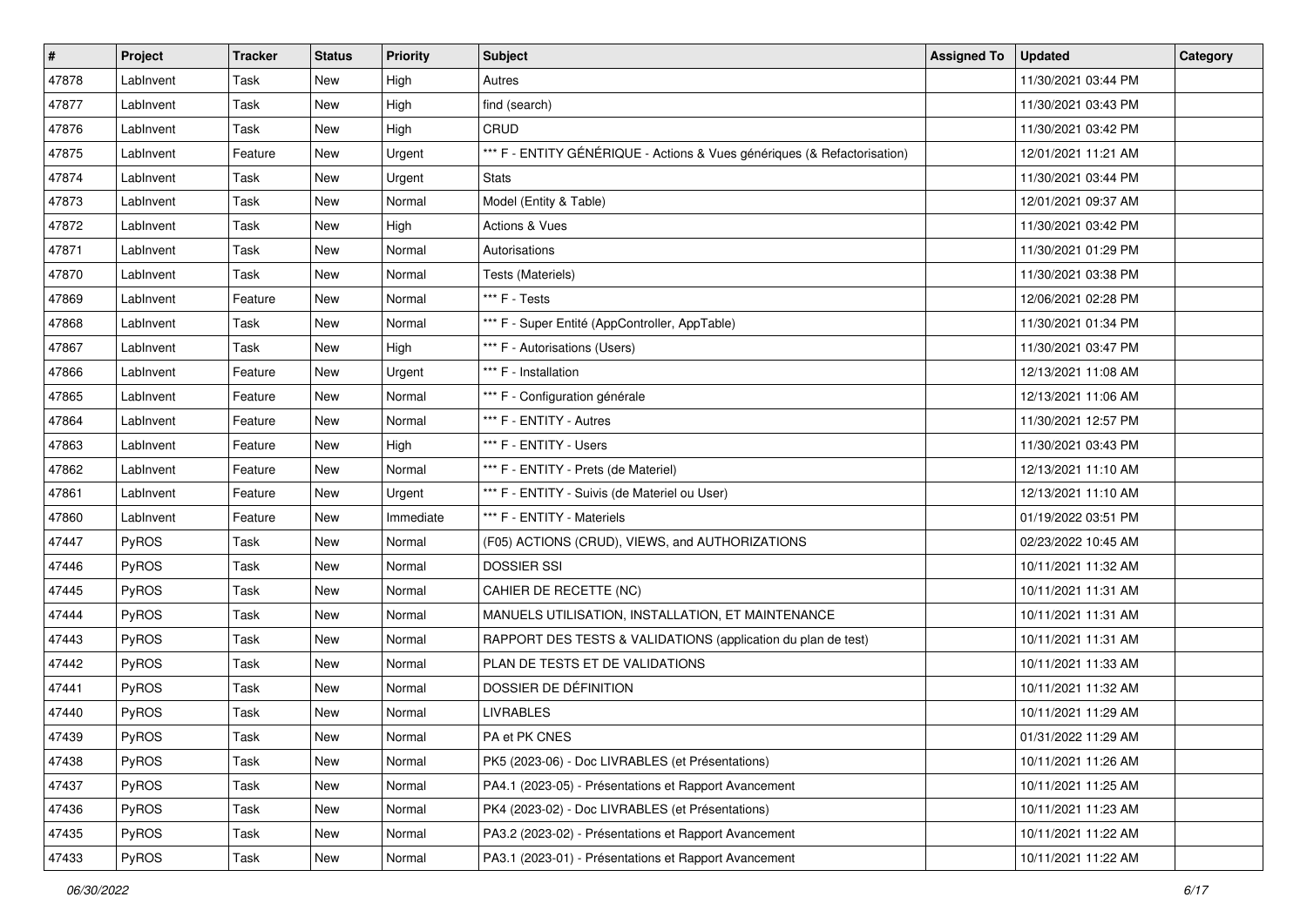| #     | Project      | <b>Tracker</b> | <b>Status</b> | <b>Priority</b> | Subject                                                                                     | <b>Assigned To</b> | <b>Updated</b>      | Category |
|-------|--------------|----------------|---------------|-----------------|---------------------------------------------------------------------------------------------|--------------------|---------------------|----------|
| 47432 | PyROS        | Task           | <b>New</b>    | Normal          | PK3 (2023-01) - Doc LIVRABLES (et Présentations)                                            |                    | 10/11/2021 11:20 AM |          |
| 47431 | PyROS        | Task           | <b>New</b>    | Normal          | PA2.2 (2022-10) - Présentations et Rapport Avancement                                       |                    | 10/11/2021 11:19 AM |          |
| 47430 | <b>PyROS</b> | Task           | New           | Normal          | PA2.1 (2022-08) - Présentations et Rapport Avancement                                       |                    | 10/11/2021 11:18 AM |          |
| 47428 | PyROS        | Task           | New           | Normal          | PK2 (2022-06) - Présentations + RA + Doc LIVRABLES                                          |                    | 01/31/2022 11:34 AM |          |
| 47419 | PyROS        | Task           | <b>New</b>    | Normal          | <b>F16 FUNCTIONAL Tests</b>                                                                 |                    | 10/11/2021 10:11 AM |          |
| 47418 | PyROS        | Task           | New           | Normal          | F15 FUNCTIONAL Tests                                                                        |                    | 10/11/2021 10:11 AM |          |
| 47416 | PyROS        | Task           | <b>New</b>    | Normal          | F13 FUNCTIONAL Tests                                                                        |                    | 10/11/2021 10:11 AM |          |
| 47415 | <b>PyROS</b> | Task           | New           | Normal          | <b>F12 FUNCTIONAL Tests</b>                                                                 |                    | 10/11/2021 10:11 AM |          |
| 47414 | PyROS        | Task           | New           | Normal          | F11 FUNCTIONAL Tests                                                                        |                    | 10/11/2021 10:10 AM |          |
| 47413 | PyROS        | Task           | New           | Normal          | F10 FUNCTIONAL Tests                                                                        |                    | 10/11/2021 10:10 AM |          |
| 47411 | PyROS        | Task           | New           | Normal          | <b>F08 FUNCTIONAL Tests</b>                                                                 |                    | 10/11/2021 10:10 AM |          |
| 47410 | PyROS        | Task           | <b>New</b>    | Normal          | <b>F07 FUNCTIONAL Tests</b>                                                                 |                    | 10/11/2021 10:10 AM |          |
| 47409 | PyROS        | Task           | New           | Normal          | F06 FUNCTIONAL Tests                                                                        |                    | 10/11/2021 10:10 AM |          |
| 47403 | PyROS        | Task           | New           | Normal          | HIGH LEVEL FUNCTION TESTS - Transversal functionalities TESTs involving<br>several features |                    | 10/11/2021 10:08 AM |          |
| 47402 | PyROS        | Task           | <b>New</b>    | Normal          | INTEGRATION TESTS - FEATURES integration tests with each other                              |                    | 10/11/2021 10:07 AM |          |
| 47401 | PyROS        | Task           | New           | Normal          | FUNCTIONAL TESTS - Each FEATURE functional tests                                            |                    | 10/11/2021 11:42 AM |          |
| 47393 | PyROS        | Task           | New           | Normal          | Device Config file (cf F14)                                                                 |                    | 12/14/2021 12:33 PM |          |
| 47392 | PyROS        | Task           | New           | Normal          | Device Commands Grammar (Generic & Native)                                                  |                    | 12/14/2021 12:32 PM |          |
| 47391 | PyROS        | Task           | <b>New</b>    | Normal          | Device Simulator (DeviceSimulator)                                                          |                    | 12/14/2021 12:32 PM |          |
| 47390 | PyROS        | Task           | New           | Normal          | Device Agent (AgentDevice) (de type Agent)                                                  |                    | 12/14/2021 12:32 PM |          |
| 47389 | PyROS        | Task           | New           | Normal          | Device Controller (DeviceController)                                                        |                    | 12/14/2021 12:29 PM |          |
| 47388 | PyROS        | Task           | <b>New</b>    | High            | (F14) ENTITIES - definition & implementation - CONFIG FILES                                 |                    | 01/29/2022 01:25 AM |          |
| 47387 | PyROS        | Task           | New           | Normal          | (F14) CRUD config                                                                           |                    | 01/29/2022 01:24 AM |          |
| 47386 | PyROS        | Task           | New           | Normal          | (F03) Initial data (fixture)                                                                |                    | 12/15/2021 07:32 AM |          |
| 47375 | PyROS        | Task           | New           | Normal          | Association quota SP                                                                        |                    | 10/11/2021 10:37 AM |          |
| 46790 | PyROS        | Task           | New           | Normal          | F16 - EXIGENCES satisfaites (+ tests mis à jour)                                            |                    | 09/14/2021 02:47 PM |          |
| 46789 | PyROS        | Task           | New           | Normal          | F15 - EXIGENCES satisfaites (+ tests mis à jour)                                            |                    | 09/14/2021 02:47 PM |          |
| 46788 | PyROS        | Task           | New           | Normal          | (F14) EXIGENCES satisfaites (+ tests mis à jour)                                            |                    | 01/29/2022 01:24 AM |          |
| 46787 | PyROS        | Task           | New           | Normal          | (F09) REQUIREMENTS validated (+ tests udpated)                                              |                    | 12/14/2021 12:18 PM |          |
| 46786 | PyROS        | Task           | New           | Normal          | F08 - EXIGENCES satisfaites (+ tests mis à jour)                                            |                    | 09/14/2021 02:45 PM |          |
| 46785 | PyROS        | Task           | New           | Normal          | F07 - EXIGENCES satisfaites (+ tests mis à jour)                                            |                    | 09/14/2021 02:44 PM |          |
| 46783 | PyROS        | Task           | New           | Normal          | F04 - EXIGENCES satisfaites (+ tests mis à jour)                                            |                    | 09/14/2021 02:43 PM |          |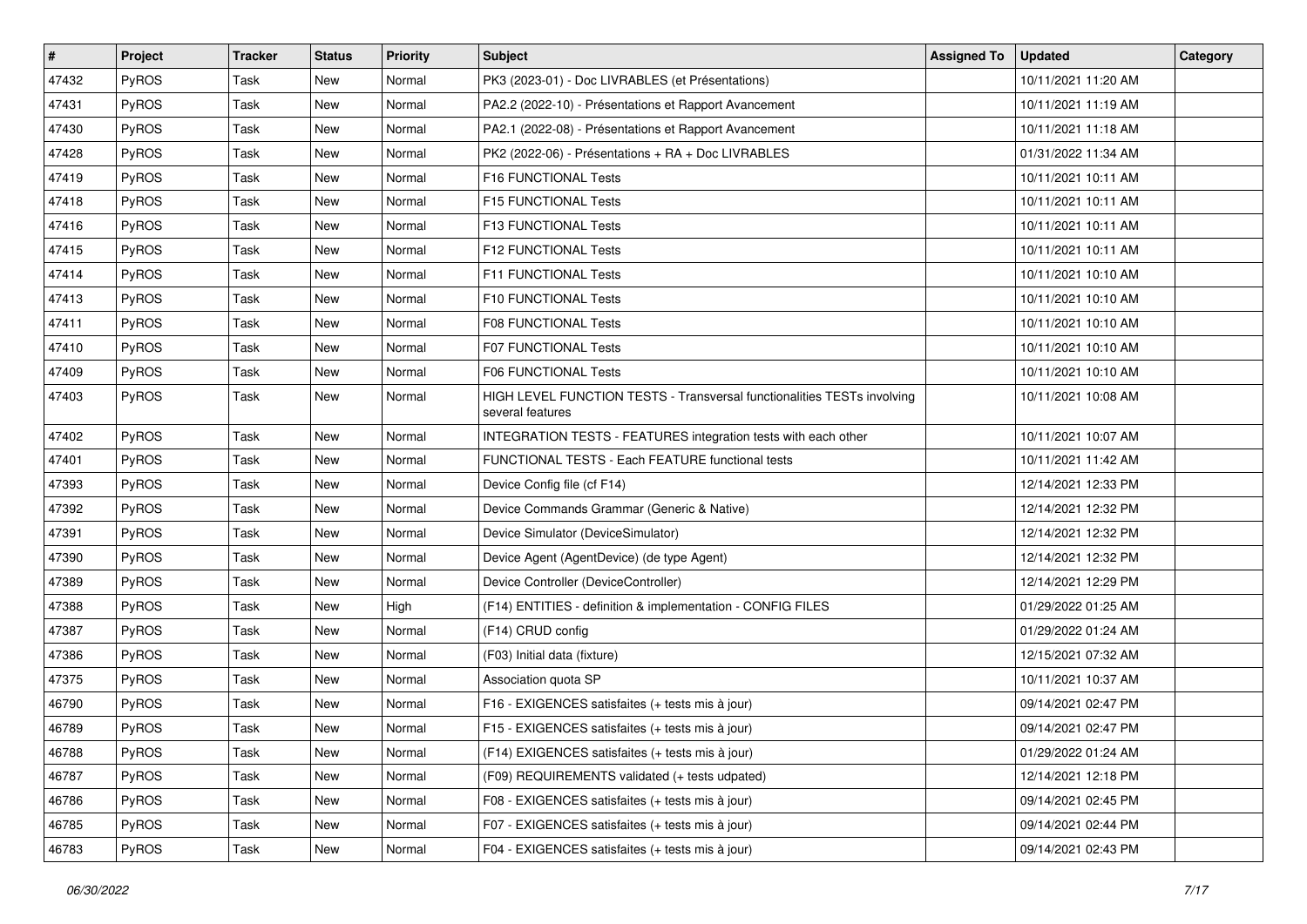| $\vert$ # | Project      | <b>Tracker</b> | <b>Status</b> | <b>Priority</b> | <b>Subject</b>                                        | <b>Assigned To</b> | <b>Updated</b>      | Category |
|-----------|--------------|----------------|---------------|-----------------|-------------------------------------------------------|--------------------|---------------------|----------|
| 46782     | PyROS        | Task           | New           | Normal          | F03 - EXIGENCES satisfaites (+ tests mis à jour)      |                    | 09/14/2021 02:43 PM |          |
| 46781     | PyROS        | Task           | <b>New</b>    | Normal          | (F02) EXIGENCES satisfaites (+ tests mis à jour)      |                    | 01/29/2022 01:27 AM |          |
| 46780     | <b>PyROS</b> | Task           | New           | Normal          | (F01) EXIGENCES satisfaites (+ tests mis à jour)      |                    | 10/08/2021 06:01 PM |          |
| 45818     | PyROS        | Task           | New           | Normal          | (F14) TESTS to validate this feature                  |                    | 08/09/2021 10:43 AM |          |
| 45816     | PyROS        | Task           | <b>New</b>    | Normal          | <b>SP Delete</b>                                      |                    | 10/28/2021 08:35 AM |          |
| 45815     | PyROS        | Task           | <b>New</b>    | Normal          | test_SCP_manage_quota                                 |                    | 09/22/2021 04:47 PM |          |
| 45811     | PyROS        | Task           | New           | Normal          | SP update                                             |                    | 11/03/2021 09:16 AM |          |
| 45810     | PyROS        | Task           | New           | Normal          | SP Read (view list and view 1)                        |                    | 10/27/2021 02:47 PM |          |
| 45809     | PyROS        | Task           | New           | Normal          | SP Create                                             |                    | 10/27/2021 08:42 AM |          |
| 45791     | PyROS        | Task           | <b>New</b>    | Normal          | PA1.1 (2022-03) - Présentations et Rapport Avancement |                    | 10/11/2021 11:14 AM |          |
| 45790     | PyROS        | Task           | New           | Normal          | PK1 (2022-01) - Présentations + RA + Doc LIVRABLES    |                    | 01/31/2022 11:33 AM |          |
| 45776     | PyROS        | Task           | New           | Normal          | <b>Test User Delete</b>                               |                    | 08/13/2021 01:46 PM |          |
| 45772     | PyROS        | Task           | <b>New</b>    | Normal          | Test User Read (view list and view 1)                 |                    | 08/13/2021 01:51 PM |          |
| 45766     | PyROS        | Task           | New           | Normal          | <b>Test User Update</b>                               |                    | 08/13/2021 01:53 PM |          |
| 45762     | PyROS        | Task           | New           | Normal          | <b>Test User Connexion</b>                            |                    | 08/13/2021 01:55 PM |          |
| 45761     | PyROS        | Task           | New           | Normal          | Test User Create (registration)                       |                    | 08/13/2021 01:54 PM |          |
| 45756     | <b>PyROS</b> | Task           | New           | Normal          | QUOTA & PRIO - Gestion du quota et de la priorité     |                    | 10/11/2021 10:35 AM |          |
| 45748     | PyROS        | Task           | <b>New</b>    | Normal          | Définir Accesseurs (getX())                           |                    | 01/29/2022 01:21 AM |          |
| 45556     | <b>PyROS</b> | Task           | New           | Normal          | User activation/deactivation                          |                    | 06/25/2021 08:18 AM |          |
| 45552     | PyROS        | Task           | New           | Normal          | General configuration integration                     |                    | 03/15/2022 11:15 PM |          |
| 45485     | PyROS        | Feature        | New           | High            | **** D0 - GENERAL, ADMINISTRATIVE & TECHNICAL         |                    | 03/16/2022 04:53 PM |          |
| 45484     | <b>PyROS</b> | Feature        | New           | Normal          | **** D5 - Images management (L1-L2)                   |                    | 02/02/2022 02:36 PM |          |
| 45483     | PyROS        | Feature        | New           | High            | **** D4 - Images production (L0)                      |                    | 03/16/2022 07:28 AM |          |
| 45482     | <b>PyROS</b> | Feature        | New           | High            | **** D3 - Sequences submission & plannig              |                    | 02/22/2022 03:01 PM |          |
| 45481     | <b>PyROS</b> | Feature        | New           | Normal          | **** D2 - Users & Programs                            |                    | 03/29/2022 09:17 AM |          |
| 45480     | PyROS        | Feature        | New           | High            | **** D1 - System Security & Control                   |                    | 06/29/2022 07:39 AM |          |
| 45452     | PyROS        | Story          | <b>New</b>    | Normal          | *** REQ-0XX REQUIREMENTS FROM CNES (PR)               |                    | 06/14/2021 01:17 PM |          |
| 45346     | PyROS        | Task           | New           | Normal          | (F10) ENTITIES - Initial data (fixture)               |                    | 06/03/2021 09:17 AM |          |
| 45295     | PyROS        | Task           | <b>New</b>    | Normal          | Create DARK files (acquisition)                       |                    | 05/27/2021 11:22 AM |          |
| 45294     | PyROS        | Task           | <b>New</b>    | Normal          | Create BIAS files (acquisition)                       |                    | 05/27/2021 11:22 AM |          |
| 45293     | PyROS        | Task           | New           | Normal          | Create FLAT files (acquisition)                       |                    | 05/27/2021 11:21 AM |          |
| 45292     | PyROS        | Task           | <b>New</b>    | Normal          | (F10) TESTS to validate this feature                  |                    | 05/27/2021 11:11 AM |          |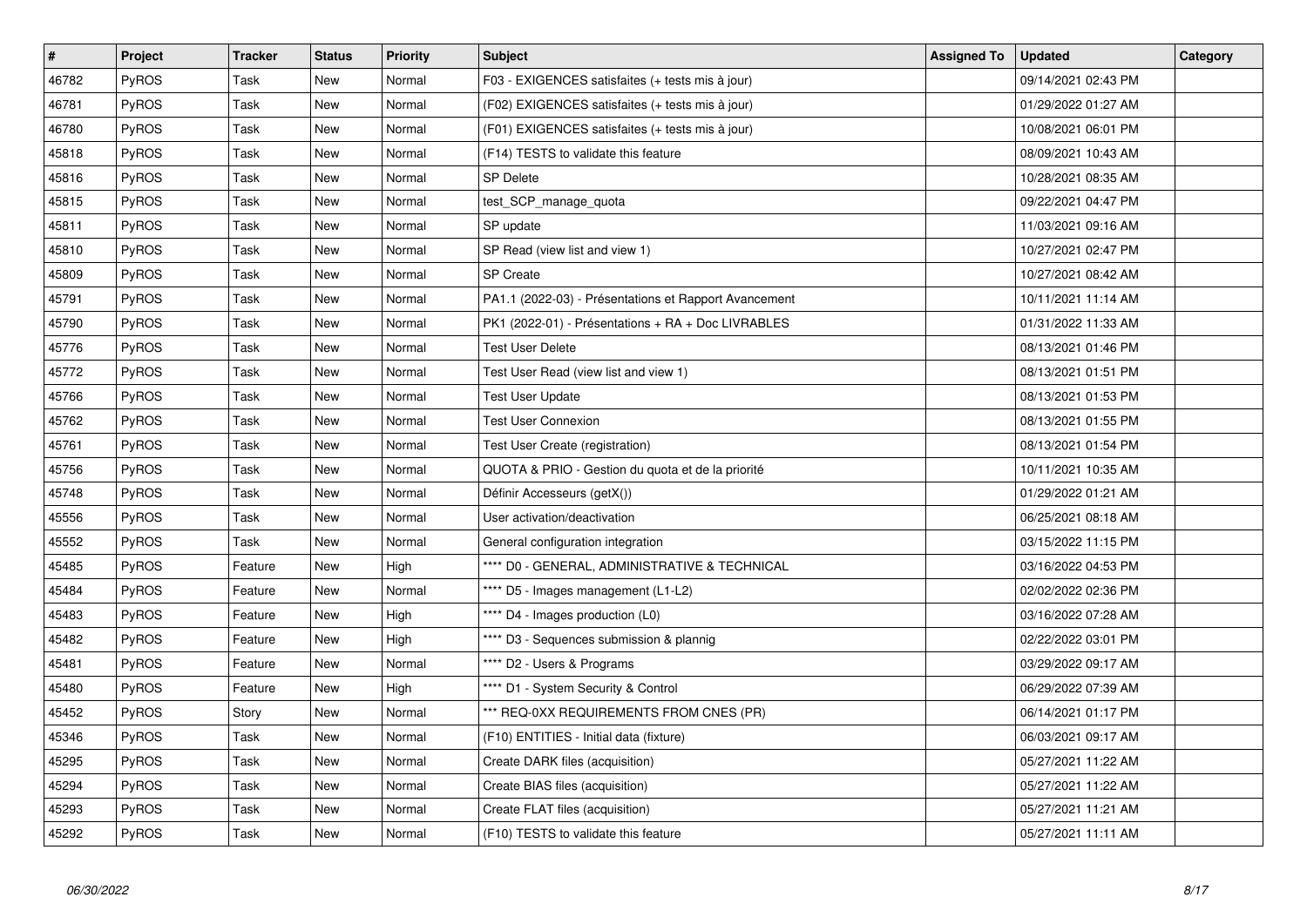| #     | Project | <b>Tracker</b> | <b>Status</b> | <b>Priority</b> | Subject                                                                                                                 | <b>Assigned To</b> | <b>Updated</b>      | Category |
|-------|---------|----------------|---------------|-----------------|-------------------------------------------------------------------------------------------------------------------------|--------------------|---------------------|----------|
| 45291 | PyROS   | Task           | New           | Normal          | (F10) AUTHORIZATIONS for this feature (who can do what) : documentation &<br>implementation                             |                    | 06/08/2021 08:19 AM |          |
| 45290 | PyROS   | Task           | New           | Normal          | (F10) ENTITIES - definition & implementation                                                                            |                    | 06/03/2021 09:17 AM |          |
| 45195 | PyROS   | Story          | New           | Normal          | REQ-122 Page information état agent                                                                                     |                    | 05/12/2021 12:18 PM |          |
| 45194 | PyROS   | Story          | New           | Normal          | REQ-121 Limiter le nombre d'essais de connexion d'un utilisateur                                                        |                    | 05/12/2021 12:17 PM |          |
| 45193 | PyROS   | Story          | New           | Normal          | REQ-120 Pages web dédiées pour gérer différents besoins                                                                 |                    | 05/12/2021 12:17 PM |          |
| 45192 | PyROS   | Story          | New           | Normal          | REQ-119 Analyse images : le service de traitement d'images doit être<br>interopérable (à distance, par service externe) |                    | 05/12/2021 12:17 PM |          |
| 45191 | PyROS   | Story          | New           | Normal          | REQ-118 Avoir un obturateur sur les caméras (Utile pour faire les Dark)                                                 |                    | 05/12/2021 12:16 PM |          |
| 45190 | PyROS   | Story          | New           | Normal          | REQ-117 Calibration : génération des images de calibration en fonction du<br>temps (DBF) (Dark dépend du temps pose)    |                    | 05/12/2021 12:16 PM |          |
| 45189 | PyROS   | Story          | New           | Normal          | REQ-116 Calibration astro: trouver une solution quand l'image est distendue<br>(distortion)                             |                    | 05/12/2021 12:16 PM |          |
| 45188 | PyROS   | Story          | New           | Normal          | REQ-115 Calibration : traiter efficacement les fichiers de calibration DBF (dark,<br>bias, flat)                        |                    | 05/12/2021 12:15 PM |          |
| 45187 | PyROS   | Story          | New           | Normal          | REQ-114 Planification des séquences : Equité                                                                            |                    | 05/12/2021 12:15 PM |          |
| 45186 | PyROS   | Story          | New           | Normal          | REQ-113 Planification des séquences : Efficacité, efficience                                                            |                    | 05/12/2021 12:15 PM |          |
| 45185 | PyROS   | Story          | New           | Normal          | REQ-112 Planification des séquences : Flexibilité                                                                       |                    | 05/12/2021 12:14 PM |          |
| 45184 | PyROS   | Story          | New           | Normal          | REQ-111 Mise en sécurité automatique en cas de cyclone                                                                  |                    | 03/16/2022 04:38 PM |          |
| 45183 | PyROS   | Story          | New           | Normal          | REQ-110 Arrêt et redémarrage automatique en cas de coupure électrique                                                   |                    | 03/16/2022 04:38 PM |          |
| 45182 | PyROS   | Story          | New           | Normal          | REQ-109 Afficher infos utiles sur les requetes/séquences                                                                |                    | 05/12/2021 12:13 PM |          |
| 45181 | PyROS   | Story          | New           | Normal          | REQ-108 Pouvoir déposer dans différents systèmes de coordonnées                                                         |                    | 02/22/2022 04:38 PM |          |
| 45180 | PyROS   | Story          | New           | Normal          | REQ-107 Suivi complet d'une requête, depuis son dépot, jusqu'à son<br>exécution, en passant par sa planification        |                    | 05/12/2021 12:12 PM |          |
| 45179 | PyROS   | Story          | New           | Normal          | REQ-106 Requete appartient à un SP (lié à un PI qui est lié à des users)                                                |                    | 05/12/2021 12:12 PM |          |
| 45178 | PyROS   | Story          | New           | Normal          | REQ-105 Pouvoir enlever une séquence (scène) déposée pour en déposer une<br>autre                                       |                    | 05/12/2021 12:11 PM |          |
| 45177 | PyROS   | Story          | New           | Normal          | REQ-104 Rôles utilisateurs (profils)                                                                                    |                    | 05/12/2021 12:11 PM |          |
| 45176 | PyROS   | Story          | New           | Normal          | REQ-103 Connexion unique pour accéder à tous les services, si possible via<br>annuaire LDAP                             |                    | 05/12/2021 12:10 PM |          |
| 45175 | PyROS   | Story          | New           | Normal          | REQ-102 Surveillance et sécurisation de la BD                                                                           |                    | 03/16/2022 04:38 PM |          |
| 45174 | PyROS   | Story          | New           | Normal          | REQ-213 Sauvegarde temporaire des images brutes pour opérations de<br>maintenance                                       |                    | 05/12/2021 12:01 PM |          |
| 45173 | PyROS   | Story          | New           | Normal          | REQ-212 Espace privé pour extensions et déploiement sans git                                                            |                    | 05/12/2021 12:00 PM |          |
| 45172 | PyROS   | Story          | New           | Normal          | REQ-211 Allsky scan                                                                                                     |                    | 05/12/2021 11:58 AM |          |
| 45171 | PyROS   | Story          | New           | Normal          | REQ-210 Affichage contenu BD                                                                                            |                    | 05/12/2021 11:58 AM |          |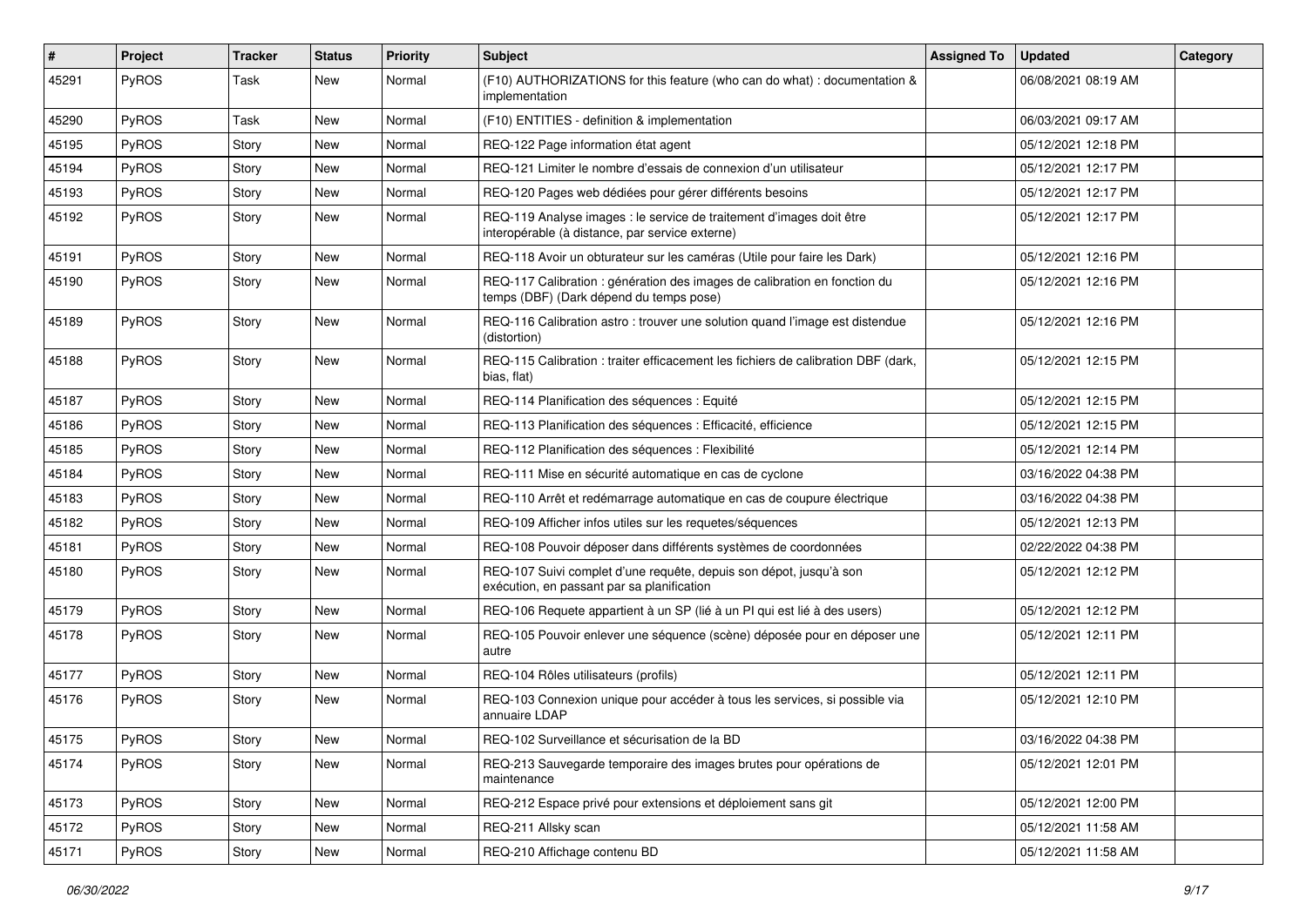| #     | Project      | <b>Tracker</b> | <b>Status</b> | <b>Priority</b> | Subject                                                                | <b>Assigned To</b> | <b>Updated</b>      | Category |
|-------|--------------|----------------|---------------|-----------------|------------------------------------------------------------------------|--------------------|---------------------|----------|
| 45170 | PyROS        | Story          | <b>New</b>    | Normal          | REQ-209 Lecture des logs                                               |                    | 05/12/2021 11:58 AM |          |
| 45169 | PyROS        | Story          | New           | Normal          | REQ-208 Lecture et téléchargement des images                           |                    | 05/12/2021 11:57 AM |          |
| 45168 | <b>PyROS</b> | Story          | New           | Normal          | REQ-207 Rapports de synthèse, outils de monitoring                     |                    | 05/12/2021 11:57 AM |          |
| 45167 | PyROS        | Story          | New           | Normal          | REQ-206 Espace mutualisé (comme CADOR)                                 |                    | 05/12/2021 11:57 AM |          |
| 45166 | <b>PyROS</b> | Story          | New           | Normal          | REQ-205 Bandeau en haut de pages pour messages d'info ou avertissement |                    | 05/12/2021 11:56 AM |          |
| 45165 | PyROS        | Story          | New           | Normal          | REQ-204 Architecture site, différents espaces selon les roles          |                    | 05/12/2021 11:56 AM |          |
| 45164 | PyROS        | Story          | New           | Normal          | REQ-203 GUI multilingue (choix de la langue)                           |                    | 05/12/2021 11:55 AM |          |
| 45163 | <b>PyROS</b> | Story          | New           | Normal          | REQ-013 PYROS-10 ordonnancement temps réel                             |                    | 07/01/2021 08:30 AM |          |
| 45162 | PyROS        | Story          | New           | Normal          | REQ-014 PYROS-10 priorité et quotas utilisateurs                       |                    | 07/01/2021 08:29 AM |          |
| 45161 | <b>PyROS</b> | Story          | New           | Normal          | REQ-011 PYROS-10 ordonnanceur sur chaque télescope                     |                    | 07/01/2021 08:29 AM |          |
| 45160 | <b>PyROS</b> | Story          | New           | Normal          | REQ-012 PYROS-10 limiter les temps morts entre requêtes                |                    | 05/12/2021 10:47 AM |          |
| 45159 | PyROS        | Story          | New           | Normal          | REQ-003 Interface avec les données CNRS de manière authentifiée        |                    | 05/12/2021 10:46 AM |          |
| 45158 | PyROS        | Story          | New           | Normal          | REQ-006 Notification de changement d'état d'une requête                |                    | 05/12/2021 10:45 AM |          |
| 45157 | PyROS        | Story          | New           | Normal          | REQ-002 Déclenchement des jobs sur déclenchement au lieu de scrutation |                    | 05/12/2021 11:46 AM |          |
| 45156 | PyROS        | Story          | New           | Normal          | REQ-004 POC GTRS et websocket                                          |                    | 05/12/2021 11:45 AM |          |
| 45155 | <b>PyROS</b> | Story          | New           | Normal          | REQ-001 planification de tâches récurrentes                            |                    | 05/12/2021 10:44 AM |          |
| 45154 | PyROS        | Story          | New           | Normal          | REQ-070 SSI_010 Spécifications techniques SSI                          |                    | 03/16/2022 04:42 PM |          |
| 45153 | PyROS        | Story          | New           | Normal          | REQ-051 Sécurité des systèmes informatique (SSI)                       |                    | 03/16/2022 04:44 PM |          |
| 45152 | PyROS        | Story          | New           | Normal          | REQ-068 ACCEPT_010 Plan de validation et d'essai                       |                    | 05/12/2021 10:42 AM |          |
| 45151 | PyROS        | Story          | New           | Normal          | REQ-069 Plan de validation et d'essai                                  |                    | 05/12/2021 10:42 AM |          |
| 45150 | <b>PyROS</b> | Story          | New           | Normal          | REQ-066 QUALIF_030 Exigence                                            |                    | 05/12/2021 10:41 AM |          |
| 45149 | PyROS        | Story          | New           | Normal          | REQ-067 Qualification des exigences                                    |                    | 05/12/2021 10:41 AM |          |
| 45148 | <b>PyROS</b> | Story          | New           | Normal          | REQ-063 Qualification opérationnelle                                   |                    | 05/12/2021 10:40 AM |          |
| 45147 | <b>PyROS</b> | Story          | New           | Normal          | REQ-059 Qualification technique                                        |                    | 05/12/2021 10:40 AM |          |
| 45146 | PyROS        | Story          | New           | Normal          | REQ-064 Déploiement                                                    |                    | 05/12/2021 10:39 AM |          |
| 45145 | <b>PyROS</b> | Story          | New           | Normal          | REQ-062 QUALIF_020 Qualification opérationnelle                        |                    | 05/12/2021 10:39 AM |          |
| 45144 | <b>PyROS</b> | Story          | New           | Normal          | REQ-060 JUSTIF_010 Justification de la définition                      |                    | 05/12/2021 10:38 AM |          |
| 45143 | PyROS        | Story          | New           | Normal          | REQ-061 Justification de la définition                                 |                    | 05/12/2021 10:37 AM |          |
| 45142 | <b>PyROS</b> | Story          | New           | Normal          | REQ-058 QUALIF 010 Qualification technique                             |                    | 05/12/2021 10:37 AM |          |
| 45141 | PyROS        | Story          | New           | Normal          | REQ-056 INTERFACE 010 Interfaçage avec PyROS                           |                    | 05/12/2021 10:36 AM |          |
| 45140 | PyROS        | Story          | New           | Normal          | REQ-057 Interfaçage avec TAROT NC                                      |                    | 05/12/2021 10:36 AM |          |
| 45139 | PyROS        | Story          | New           | Normal          | REQ-054 Documentation et Formation                                     |                    | 05/12/2021 10:35 AM |          |
| 45138 | PyROS        | Story          | New           | Normal          | REQ-055 ERGO_040 Documentation                                         |                    | 05/12/2021 10:35 AM |          |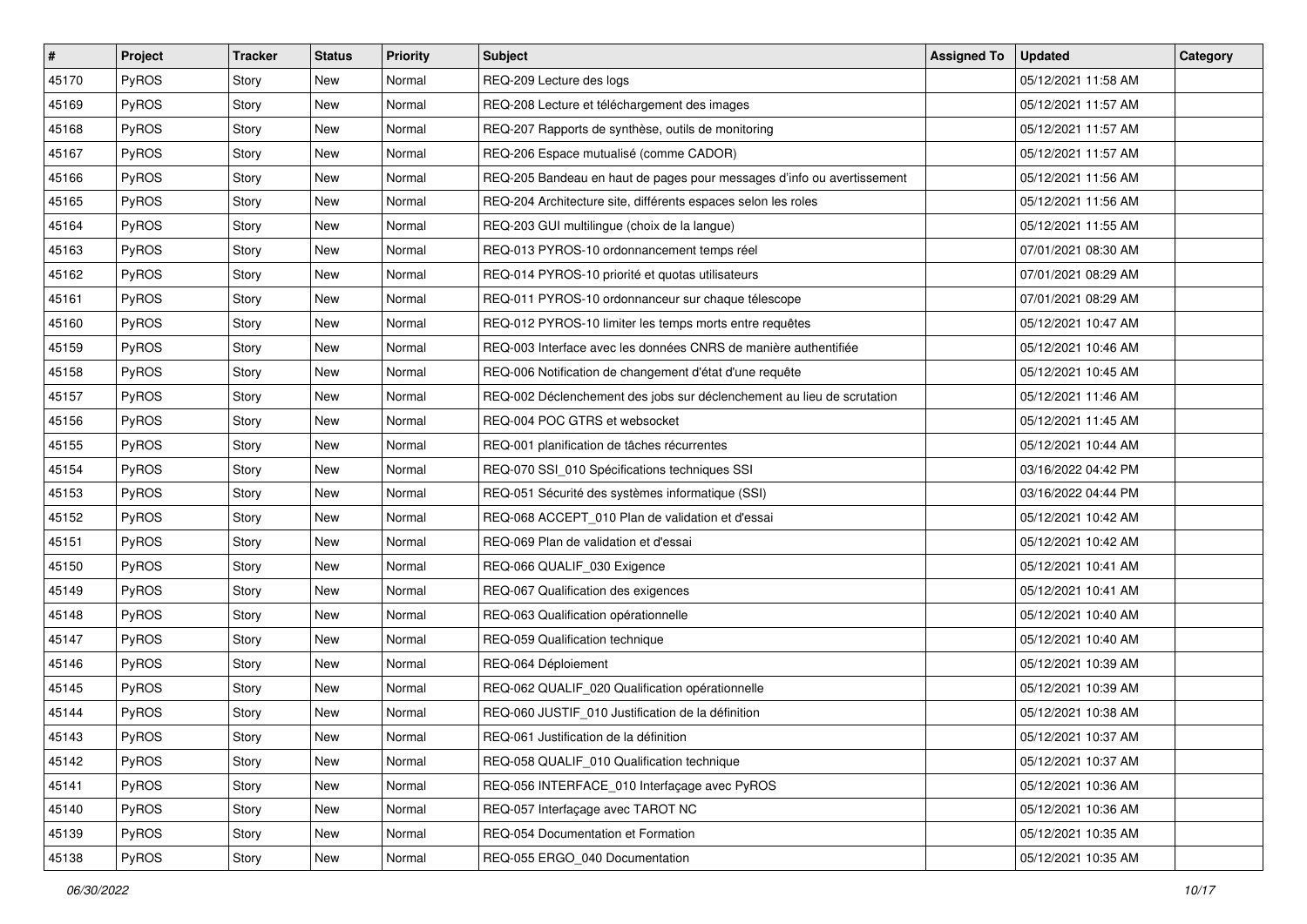| $\vert$ # | Project      | <b>Tracker</b> | <b>Status</b> | <b>Priority</b> | Subject                                                                                 | <b>Assigned To</b> | <b>Updated</b>      | Category |
|-----------|--------------|----------------|---------------|-----------------|-----------------------------------------------------------------------------------------|--------------------|---------------------|----------|
| 45137     | PyROS        | Story          | <b>New</b>    | Normal          | REQ-053 ERGO_030 Formation                                                              |                    | 05/12/2021 10:35 AM |          |
| 45136     | PyROS        | Story          | New           | Normal          | REQ-052 ERGO_020 Operabilité                                                            |                    | 05/12/2021 10:34 AM |          |
| 45135     | <b>PyROS</b> | Story          | New           | Normal          | REQ-050 SURETE 260 Système informatique (SSI)                                           |                    | 03/16/2022 04:42 PM |          |
| 45134     | PyROS        | Story          | New           | Normal          | REQ-043 SURETE 180 Sécurité des personnes : lumière                                     |                    | 05/12/2021 10:33 AM |          |
| 45133     | PyROS        | Story          | New           | Normal          | REQ-042 SURETE_170 Sécurité des personnes : système d'arrêt automatique                 |                    | 05/12/2021 10:33 AM |          |
| 45132     | PyROS        | Story          | New           | Normal          | REQ-031 SURETE 040 Automatisation du bâtiment                                           |                    | 05/12/2021 10:32 AM |          |
| 45131     | PyROS        | Story          | <b>New</b>    | Normal          | REQ-049 SURETE 250 Transfert des données                                                |                    | 03/16/2022 04:16 PM |          |
| 45130     | <b>PyROS</b> | Story          | New           | Normal          | REQ-047 SURETE_240 Sauvegarde des données brutes                                        |                    | 03/16/2022 04:42 PM |          |
| 45129     | PyROS        | Story          | New           | Normal          | REQ-046 SURETE_210 Arrêt du système en cas de condition météorologiques<br>défavorables |                    | 03/16/2022 04:42 PM |          |
| 45128     | PyROS        | Story          | New           | Normal          | REQ-045 SECURITE_200 Système d'alerte                                                   |                    | 03/16/2022 04:42 PM |          |
| 45127     | PyROS        | Story          | New           | Normal          | REQ-044 SURETE_190 Sécurité des personnes : système d'arrêt d'urgence                   |                    | 05/12/2021 10:30 AM |          |
| 45126     | PyROS        | Story          | New           | Normal          | REQ-048 sauvegarde des données brutes                                                   |                    | 03/16/2022 04:43 PM |          |
| 45125     | PyROS        | Story          | New           | Normal          | REQ-041 information sur les composants (ajout)                                          |                    | 05/12/2021 10:29 AM |          |
| 45124     | PyROS        | Story          | <b>New</b>    | Normal          | REQ-038 focalisation, alignement,                                                       |                    | 05/12/2021 10:29 AM |          |
| 45123     | PyROS        | Story          | New           | Normal          | REQ-036 logiciel pour la maintenance à distance                                         |                    | 05/12/2021 10:28 AM |          |
| 45122     | PyROS        | Story          | New           | Normal          | REQ-032 automatisation du bâtiment et du télescope                                      |                    | 05/12/2021 10:27 AM |          |
| 45121     | PyROS        | Story          | New           | Normal          | REQ-009 requêtes de calibration                                                         |                    | 05/12/2021 10:54 AM |          |
| 45120     | PyROS        | Story          | New           | Normal          | REQ-017 Information sur les requêtes soumises par l'utilisateur                         |                    | 05/12/2021 10:55 AM |          |
| 45119     | PyROS        | Story          | New           | Normal          | REQ-008 requêtes SST flexibles                                                          |                    | 05/12/2021 10:54 AM |          |
| 45118     | <b>PyROS</b> | Story          | New           | Normal          | REQ-016 informations sur les composants de l'observatoire                               |                    | 05/12/2021 10:55 AM |          |
| 45117     | PyROS        | Story          | New           | Normal          | REQ-019 Mise à disposition des images et mesures                                        |                    | 05/12/2021 10:55 AM |          |
| 45116     | PyROS        | Story          | New           | Normal          | REQ-039 SURETE_160 Sauvegarde des pannes                                                |                    | 05/12/2021 10:56 AM |          |
| 45115     | PyROS        | Story          | New           | Normal          | REQ-035 SURETE_130 Maintenance à distance                                               |                    | 05/12/2021 10:56 AM |          |
| 45114     | PyROS        | Story          | New           | Normal          | REQ-021 FONC_020 Saut en déclinaison entre chaque image                                 |                    | 05/12/2021 10:15 AM |          |
| 45113     | <b>PyROS</b> | Story          | New           | Normal          | REQ-024 FONC_080 Directions et trajectoires accessibles                                 |                    | 05/12/2021 10:11 AM |          |
| 45112     | PyROS        | Story          | New           | Normal          | REQ-023 FONC_030 Délai de reprogrammation                                               |                    | 05/12/2021 10:00 AM |          |
| 45103     | PyROS        | Story          | New           | Normal          | REQ-033 SURETE_050 Prise en compte de la météo                                          |                    | 03/16/2022 04:42 PM |          |
| 45102     | PyROS        | Story          | New           | Normal          | REQ-029 Métadonnées des images                                                          |                    | 05/11/2021 04:44 PM |          |
| 45101     | PyROS        | Story          | New           | Normal          | REQ-034 SURETE_080 Coupure électrique                                                   |                    | 03/16/2022 04:42 PM |          |
| 45100     | PyROS        | Story          | New           | Normal          | REQ-026 Plage d'angles horaires et ligne d'horizon                                      |                    | 05/11/2021 04:38 PM |          |
| 45099     | PyROS        | Story          | New           | Normal          | REQ-037 SURETE_140 Vérification du fonctionnement du télescope :<br>calibration         |                    | 05/11/2021 04:35 PM |          |
| 45098     | PyROS        | Story          | New           | Normal          | REQ-030 SURETE_30 Répartition des nuits                                                 |                    | 05/11/2021 04:27 PM |          |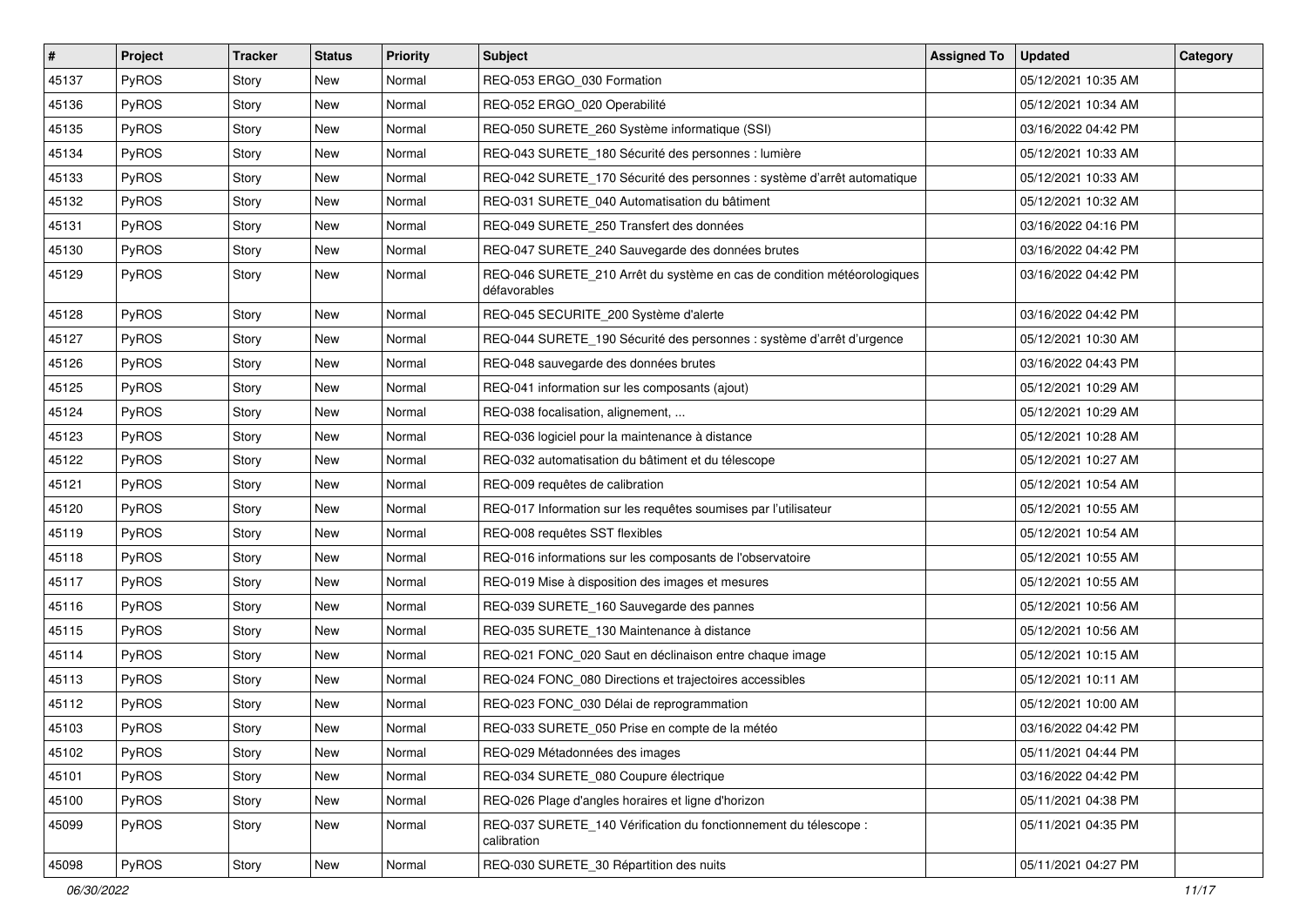| $\sharp$ | Project      | <b>Tracker</b> | <b>Status</b> | <b>Priority</b> | Subject                                                                                                                                           | <b>Assigned To</b> | <b>Updated</b>      | Category |
|----------|--------------|----------------|---------------|-----------------|---------------------------------------------------------------------------------------------------------------------------------------------------|--------------------|---------------------|----------|
| 45097    | PyROS        | Story          | <b>New</b>    | Normal          | REQ-028 FONC_180 Métadonnées pour les poursuites LEO (optionnelle)                                                                                |                    | 05/11/2021 04:45 PM |          |
| 45096    | PyROS        | Story          | <b>New</b>    | Normal          | REQ-027 FONC_170 Métadonnées                                                                                                                      |                    | 05/11/2021 04:44 PM |          |
| 45095    | <b>PyROS</b> | Story          | New           | Normal          | REQ-018 Cloisonnement des données                                                                                                                 |                    | 05/11/2021 04:17 PM |          |
| 45051    | PyROS        | Task           | New           | Normal          | Implémenter le protocole Indi avec une classe DeviceControllerIndi                                                                                |                    | 05/06/2021 05:05 PM |          |
| 45049    | PyROS        | Task           | <b>New</b>    | Normal          | <b>CAMERA FLI</b>                                                                                                                                 |                    | 07/16/2021 09:34 AM |          |
| 45048    | PyROS        | Task           | New           | Normal          | HARDWARE DEVICES definition, test, config, management                                                                                             |                    | 10/08/2021 05:51 PM |          |
| 45046    | PyROS        | Task           | <b>New</b>    | Normal          | Manual mode                                                                                                                                       |                    | 12/14/2021 12:34 PM |          |
| 45035    | PyROS        | Task           | New           | Normal          | Resilience (failure tolerance)                                                                                                                    |                    | 05/06/2021 12:58 PM |          |
| 45034    | PyROS        | Task           | New           | Normal          | Resilience (failure tolerance)                                                                                                                    |                    | 05/06/2021 12:58 PM |          |
| 45004    | PyROS        | Task           | New           | High            | MAIN CONFIG FILE - Décrire dans un fichier texte la configuration complète<br>d'une UNIT (monture) et tous ses composants et instruments associés |                    | 01/29/2022 01:25 AM |          |
| 45000    | PyROS        | Task           | <b>New</b>    | High            | Generic commands grammar description & management                                                                                                 |                    | 05/06/2021 05:05 PM |          |
| 44999    | PyROS        | Task           | New           | Normal          | Execution                                                                                                                                         |                    | 12/14/2021 12:35 PM |          |
| 44998    | PyROS        | Task           | New           | Normal          | Monitoring: Check & log continuously instrument (or telescope) status                                                                             |                    | 12/14/2021 12:33 PM |          |
| 44997    | PyROS        | Task           | <b>New</b>    | Normal          | Start & Stop                                                                                                                                      |                    | 12/14/2021 12:33 PM |          |
| 44995    | PyROS        | Task           | <b>New</b>    | Normal          | (F09) TESTS to validate this feature                                                                                                              |                    | 10/08/2021 05:45 PM |          |
| 44994    | PyROS        | Task           | New           | Normal          | (F09) AUTHORIZATIONS for this feature (who can do what) : doc & implem.                                                                           |                    | 12/14/2021 12:15 PM |          |
| 44993    | PyROS        | Task           | New           | Normal          | (F09) ENTITIES definition & implementation                                                                                                        |                    | 12/14/2021 12:33 PM |          |
| 44992    | <b>PyROS</b> | Task           | New           | Normal          | Switch modes between Automatic and Manual mode                                                                                                    |                    | 05/04/2021 12:31 PM |          |
| 44991    | PyROS        | Task           | <b>New</b>    | Normal          | Execution                                                                                                                                         |                    | 05/04/2021 12:30 PM |          |
| 44990    | PyROS        | Task           | New           | Normal          | Monitoring: Check & log continuously Telescope and instruments status, and<br>make a general synthesis                                            |                    | 05/04/2021 12:30 PM |          |
| 44989    | PyROS        | Task           | <b>New</b>    | Normal          | Start & Stop                                                                                                                                      |                    | 05/04/2021 12:29 PM |          |
| 44988    | PyROS        | Task           | <b>New</b>    | Normal          | TESTS to validate this feature                                                                                                                    |                    | 05/04/2021 12:26 PM |          |
| 44987    | PyROS        | Task           | New           | Normal          | (F08) AUTHORIZATIONS for this feature (who can do what) : documentation &<br>implementation                                                       |                    | 06/08/2021 08:20 AM |          |
| 44986    | <b>PyROS</b> | Task           | <b>New</b>    | Normal          | ENTITIES (& properties) to be defined                                                                                                             |                    | 05/04/2021 12:25 PM |          |
| 44973    | PyROS        | Task           | New           | Normal          | (F07) Scheduling Sequences according to priorities, quotas, observing<br>conditions, Seq parameters, Seq constraints                              |                    | 05/06/2021 02:59 PM |          |
| 44972    | PyROS        | Task           | New           | Normal          | Planning triggers - each time the context is changed                                                                                              |                    | 05/03/2021 12:06 PM |          |
| 44971    | PyROS        | Task           | New           | Normal          | Get the list of sequences to be planned                                                                                                           |                    | 05/03/2021 11:43 AM |          |
| 44970    | PyROS        | Task           | New           | Normal          | TESTS to validate this feature                                                                                                                    |                    | 05/03/2021 11:41 AM |          |
| 44969    | PyROS        | Task           | New           | Normal          | (F07) AUTHORIZATIONS for this feature (who can do what) : documentation &<br>implementation                                                       |                    | 06/08/2021 08:21 AM |          |
| 44968    | PyROS        | Task           | New           | Normal          | ENTITIES (& properties) to be defined                                                                                                             |                    | 05/03/2021 11:38 AM |          |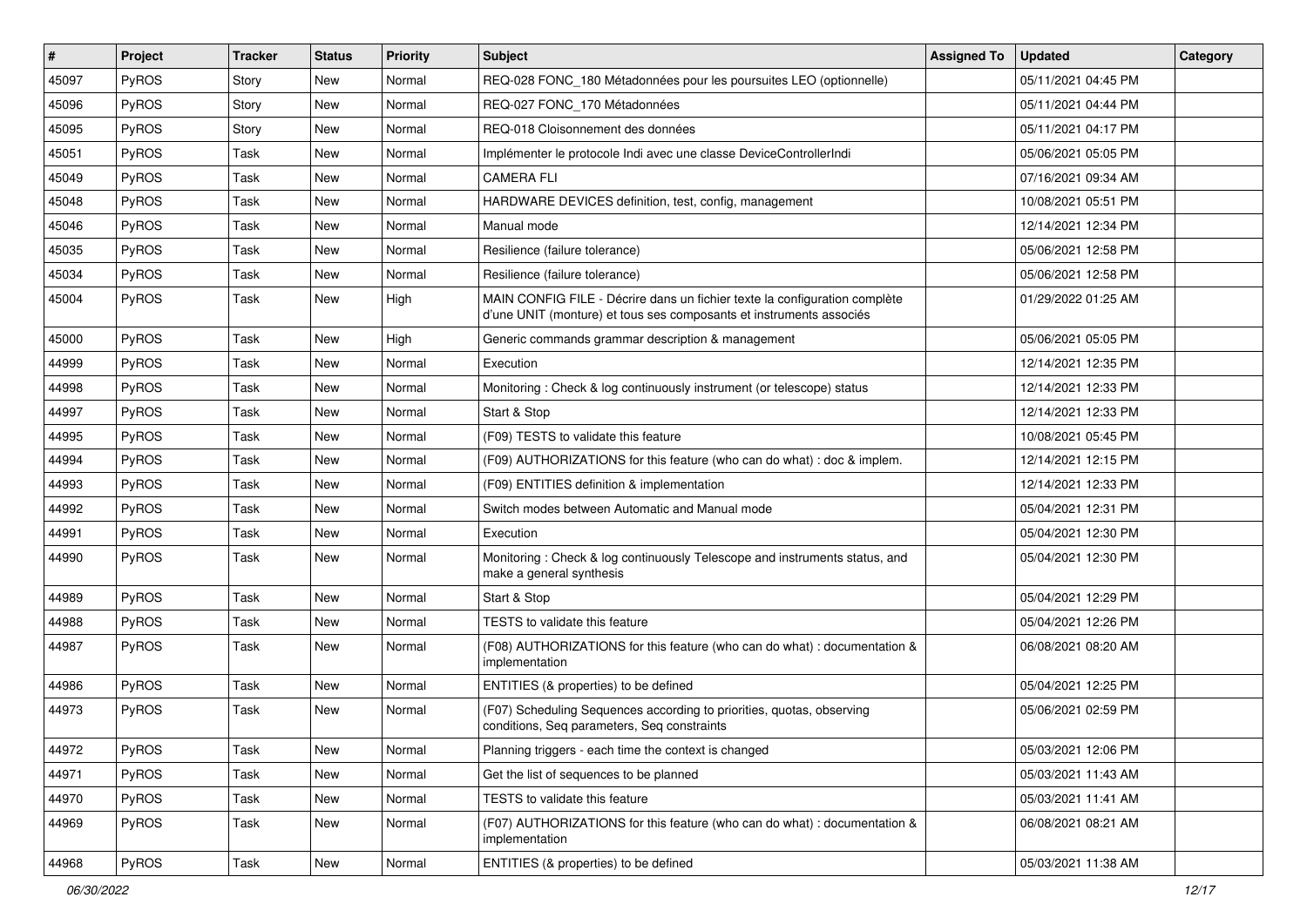| #     | Project      | <b>Tracker</b> | <b>Status</b> | <b>Priority</b> | <b>Subject</b>                                                                                                                          | <b>Assigned To</b> | <b>Updated</b>      | Category |
|-------|--------------|----------------|---------------|-----------------|-----------------------------------------------------------------------------------------------------------------------------------------|--------------------|---------------------|----------|
| 44945 | <b>PyROS</b> | Task           | <b>New</b>    | Normal          | (READ 1) Sequence detailed view                                                                                                         |                    | 02/03/2022 09:45 AM |          |
| 44932 | PyROS        | Task           | <b>New</b>    | Normal          | CREATE a Sequence (must be attached to a valid SP)                                                                                      |                    | 02/23/2022 12:02 PM |          |
| 44924 | PyROS        | Task           | <b>New</b>    | Normal          | (F04) ENTITIES - definition & implementation                                                                                            |                    | 12/15/2021 07:36 AM |          |
| 44923 | <b>PyROS</b> | Task           | <b>New</b>    | Normal          | (F04) TESTS to validate this feature                                                                                                    |                    | 12/15/2021 07:36 AM |          |
| 44922 | <b>PyROS</b> | Task           | New           | Normal          | (F04) AUTHORIZATIONS for this feature (who can do what) : documentation &<br>implementation                                             |                    | 12/15/2021 07:37 AM |          |
| 44921 | PyROS        | Task           | New           | Normal          | Démarrage de la production des fichiers de calibration (fin de nuit)                                                                    |                    | 04/30/2021 12:43 PM |          |
| 44920 | PyROS        | Task           | New           | Normal          | Démarrage ou fin des observations (début/fin de nuit)                                                                                   |                    | 06/29/2022 07:38 AM |          |
| 44919 | PyROS        | Task           | New           | Normal          | Sauvegarder (logger) les différents changements d'état                                                                                  |                    | 06/28/2022 09:58 PM |          |
| 44918 | PyROS        | Task           | New           | Normal          | Optimiser : Agir sur le système en fonction des conditions d'observation pour<br>n'observer que quand la qualité du ciel est suffisante |                    | 06/28/2022 09:58 PM |          |
| 44917 | PyROS        | Task           | New           | Normal          | Sécuriser : Agir sur le système en fonction de l'environnement (externe/interne)<br>pour la sécurité de l'Observatoire et des personnes |                    | 06/29/2022 07:39 AM |          |
| 44916 | PyROS        | Task           | <b>New</b>    | Normal          | Rythmer : Agir sur le système pour lui donner un rythme en fonction du temps<br>(nuit/jour)                                             |                    | 06/29/2022 07:38 AM |          |
| 44915 | <b>PyROS</b> | Task           | New           | Normal          | Changer le mode du système : passer en mode manuel (maintenance) ou<br>automatique                                                      |                    | 06/28/2022 09:57 PM |          |
| 44914 | PyROS        | Task           | New           | Normal          | (re-)Démarrer, mettre en Pause, ou Stopper tout ou partie du système                                                                    |                    | 06/28/2022 09:56 PM |          |
| 44907 | PyROS        | Task           | New           | Normal          | Show Weather & Observatory monitored data (in a convenient way)                                                                         |                    | 05/05/2022 09:53 AM |          |
| 44906 | PyROS        | Task           | New           | Normal          | Compute and save Observing conditions                                                                                                   |                    | 12/15/2021 07:35 AM |          |
| 44904 | PyROS        | Task           | New           | Normal          | Compute, save, and provide higher level (useful) parameters and synthesis<br>from multiple detectors                                    |                    | 12/15/2021 07:34 AM |          |
| 44903 | PyROS        | Task           | <b>New</b>    | Normal          | Save raw data                                                                                                                           |                    | 12/15/2021 07:34 AM |          |
| 44902 | PyROS        | Task           | New           | Normal          | Fix raw data                                                                                                                            |                    | 12/15/2021 07:33 AM |          |
| 44901 | PyROS        | Task           | New           | Normal          | Get PLC mode changes (off/manu/auto) and alarms (intrusion, e stop), and<br>save them                                                   |                    | 12/15/2021 07:33 AM |          |
| 44900 | PyROS        | Task           | <b>New</b>    | Normal          | Read (from PLC and sensors) INSIDE environmental data (doors, lights) for<br>human safety                                               |                    | 12/15/2021 07:33 AM |          |
| 44899 | PyROS        | Task           | <b>New</b>    | Normal          | Read (from PLC and sensors) OUTSIDE environmental data (weather) for<br>instruments security                                            |                    | 12/14/2021 04:54 PM |          |
| 44898 | <b>PyROS</b> | Task           | <b>New</b>    | Normal          | (F03) ENTITIES (& properties) to be defined                                                                                             |                    | 12/15/2021 07:32 AM |          |
| 44897 | PyROS        | Task           | <b>New</b>    | Normal          | On peut voir la fiche détaillée d'un SP                                                                                                 |                    | 06/16/2021 11:29 AM |          |
| 44896 | PyROS        | Task           | New           | Normal          | On peut consulter la liste des SP                                                                                                       |                    | 06/18/2021 03:17 PM |          |
| 44894 | PyROS        | Task           | New           | Normal          | Un Observer peut créer un nouveau Proposal (SP) pour une Période spécifique<br>future                                                   |                    | 06/16/2021 11:28 AM |          |
| 44892 | PyROS        | Task           | New           | Normal          | SPs view (list & 1)                                                                                                                     |                    | 03/29/2022 09:17 AM |          |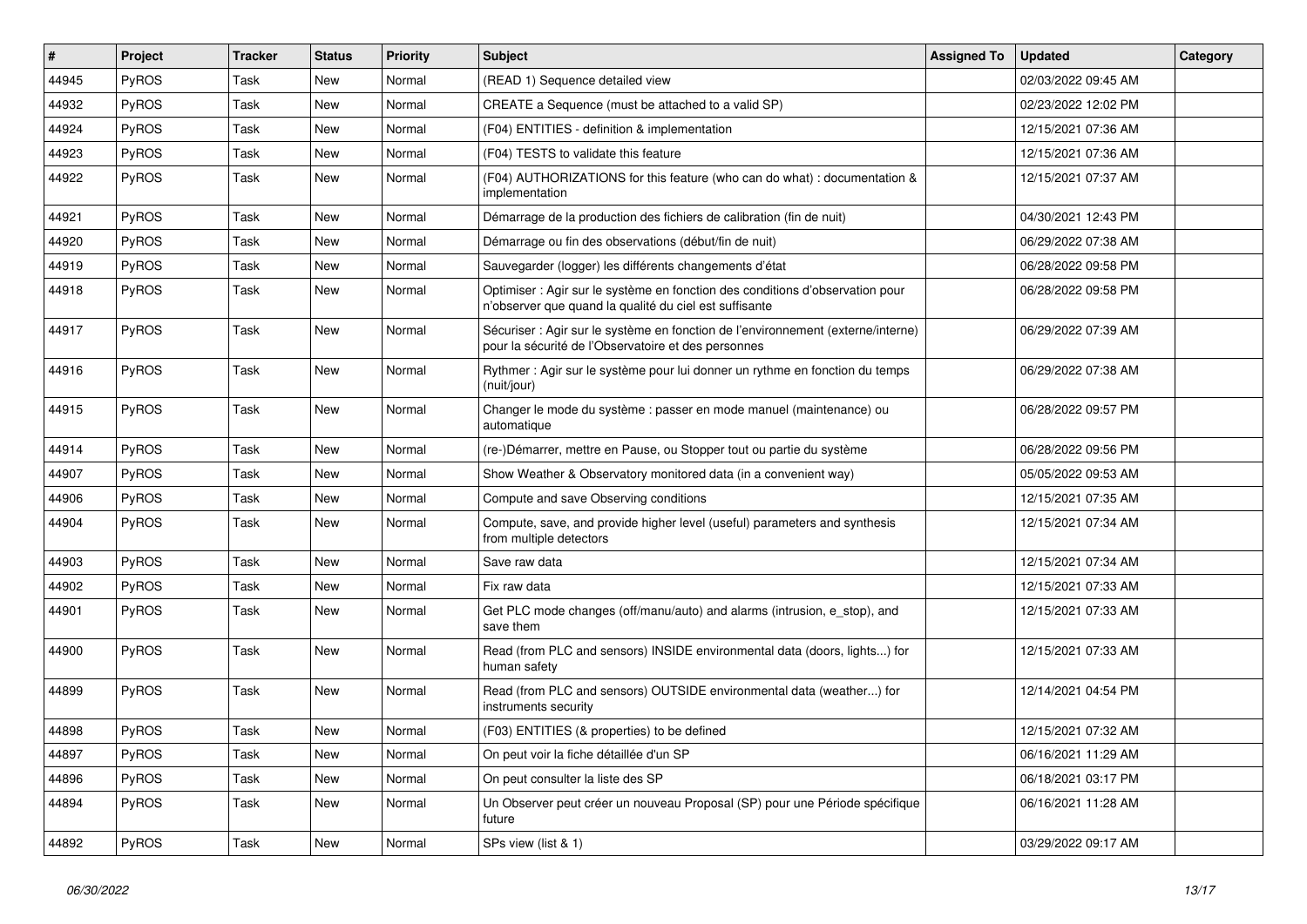| $\vert$ # | Project      | <b>Tracker</b> | <b>Status</b> | <b>Priority</b> | <b>Subject</b>                                                                                                                   | <b>Assigned To</b> | <b>Updated</b>      | Category |
|-----------|--------------|----------------|---------------|-----------------|----------------------------------------------------------------------------------------------------------------------------------|--------------------|---------------------|----------|
| 44891     | PyROS        | Task           | New           | Normal          | Create/Update                                                                                                                    |                    | 09/14/2021 11:48 AM |          |
| 44890     | PyROS        | Task           | New           | Normal          | SP CRUD                                                                                                                          |                    | 03/29/2022 09:17 AM |          |
| 44886     | <b>PyROS</b> | Task           | New           | Normal          | (F01) ENTITIES - definition & implementation                                                                                     |                    | 10/12/2021 07:50 AM |          |
| 44880     | PyROS        | Task           | New           | Normal          | (F03) TESTS to validate this feature                                                                                             |                    | 12/15/2021 07:32 AM |          |
| 44879     | PyROS        | Task           | New           | Normal          | (F03) AUTHORIZATIONS for this feature (who can do what) : documentation &<br>implementation                                      |                    | 12/15/2021 07:32 AM |          |
| 44878     | PyROS        | Task           | New           | Normal          | (F02) TESTS to validate this feature                                                                                             |                    | 11/03/2021 09:16 AM |          |
| 44843     | PyROS        | Task           | New           | Normal          | ROLES : Un utilisateur peut avoir plusieurs roles                                                                                |                    | 06/18/2021 03:15 PM |          |
| 44842     | PyROS        | Task           | New           | Normal          | USER                                                                                                                             |                    | 10/12/2021 07:50 AM |          |
| 44835     | PyROS        | Task           | New           | Normal          | (F01) CRUD (utilisateur)                                                                                                         |                    | 03/29/2022 09:14 AM |          |
| 44817     | PyROS        | Story          | New           | Normal          | REQ-202 Deux types de connexion utilisateurs (LDAP ou sans)                                                                      |                    | 05/11/2021 03:43 PM |          |
| 44816     | PyROS        | Story          | New           | Normal          | REQ-201 Définir une esthétique Tarot                                                                                             |                    | 05/12/2021 11:53 AM |          |
| 44815     | PyROS        | Story          | New           | Normal          | REQ-015 Ajustement dynamique des quotas utilisateurs                                                                             |                    | 05/11/2021 04:11 PM |          |
| 44814     | PyROS        | Story          | New           | Normal          | REQ-101 Logs                                                                                                                     |                    | 03/16/2022 04:38 PM |          |
| 44813     | PyROS        | Story          | New           | Normal          | REQ-123 Architecture extensible et Extensions privatisables                                                                      |                    | 05/12/2021 12:21 PM |          |
| 44812     | PyROS        | Story          | New           | Normal          | *** REQ-200 FOR TAROT NETWORK INTEGRATION                                                                                        |                    | 06/14/2021 01:13 PM |          |
| 44811     | PyROS        | Story          | New           | Normal          | *** REQ-100 FROM CCTP TAROT-NC & MEETINGS                                                                                        |                    | 03/16/2022 04:38 PM |          |
| 44721     | PyROS        | Feature        | New           | Normal          | *** GF4 - QUAL - Quality & Tests - High level tests (integration & functional),<br>plan tests, validation des exigences (qualif) |                    | 03/16/2022 04:55 PM |          |
| 44719     | PyROS        | Story          | New           | Normal          | REQ-010 Ordonnancement des requêtes                                                                                              |                    | 07/01/2021 08:30 AM |          |
| 44718     | PyROS        | Story          | New           | Normal          | **** REQ-025 AJOUT TNC                                                                                                           |                    | 06/14/2021 01:19 PM |          |
| 44717     | PyROS        | Story          | New           | Normal          | **** REQ-022 TAROT NC                                                                                                            |                    | 06/14/2021 01:19 PM |          |
| 44716     | PyROS        | Story          | New           | Normal          | **** REQ-071 AJOUT OSMOSE                                                                                                        |                    | 06/14/2021 01:19 PM |          |
| 44715     | PyROS        | Story          | New           | Normal          | **** REQ-065 AJOUT UPGRADE                                                                                                       |                    | 06/14/2021 01:19 PM |          |
| 44713     | PyROS        | Story          | New           | Normal          | **** REQ-020 CCTP                                                                                                                |                    | 07/01/2021 08:30 AM |          |
| 44661     | PyROS        | Feature        | New           | Normal          | *** SF13 - IAF - Images Fetching (quicklook & download)                                                                          |                    | 03/15/2022 04:49 PM |          |
| 44659     | PyROS        | Feature        | New           | Normal          | *** GF3 - INFRA - Hardware, Operating System, Network, Security & Safety                                                         |                    | 03/16/2022 04:51 PM |          |
| 44658     | PyROS        | Feature        | New           | High            | *** SF15 - SST - START&STOP - System Startup (launch), monitoring, and<br>Shutdown                                               |                    | 06/28/2022 10:06 PM |          |
| 44584     | PyROS        | Feature        | New           | Normal          | *** SF10 - CAL - Calibration (Dark/Bias/Flat)                                                                                    |                    | 03/15/2022 04:48 PM |          |
| 44389     | PyROS        | Task           | New           | High            | (GF1) PROJECT MANAGEMENT (REDMINE FORGE) : Features, tasks, gantt,<br>kanban                                                     |                    | 03/04/2022 11:56 AM |          |
| 44355     | PyROS        | Task           | New           | Normal          | Construire une nouvelle grammaire générique de commandes, basée sur INDI<br>(pyros doit parler INDI par défaut)                  |                    | 03/25/2021 05:37 PM |          |
| 44329     | PyROS        | Task           | New           | High            | Migration gitlab sur IN2P3                                                                                                       |                    | 12/14/2021 12:08 PM |          |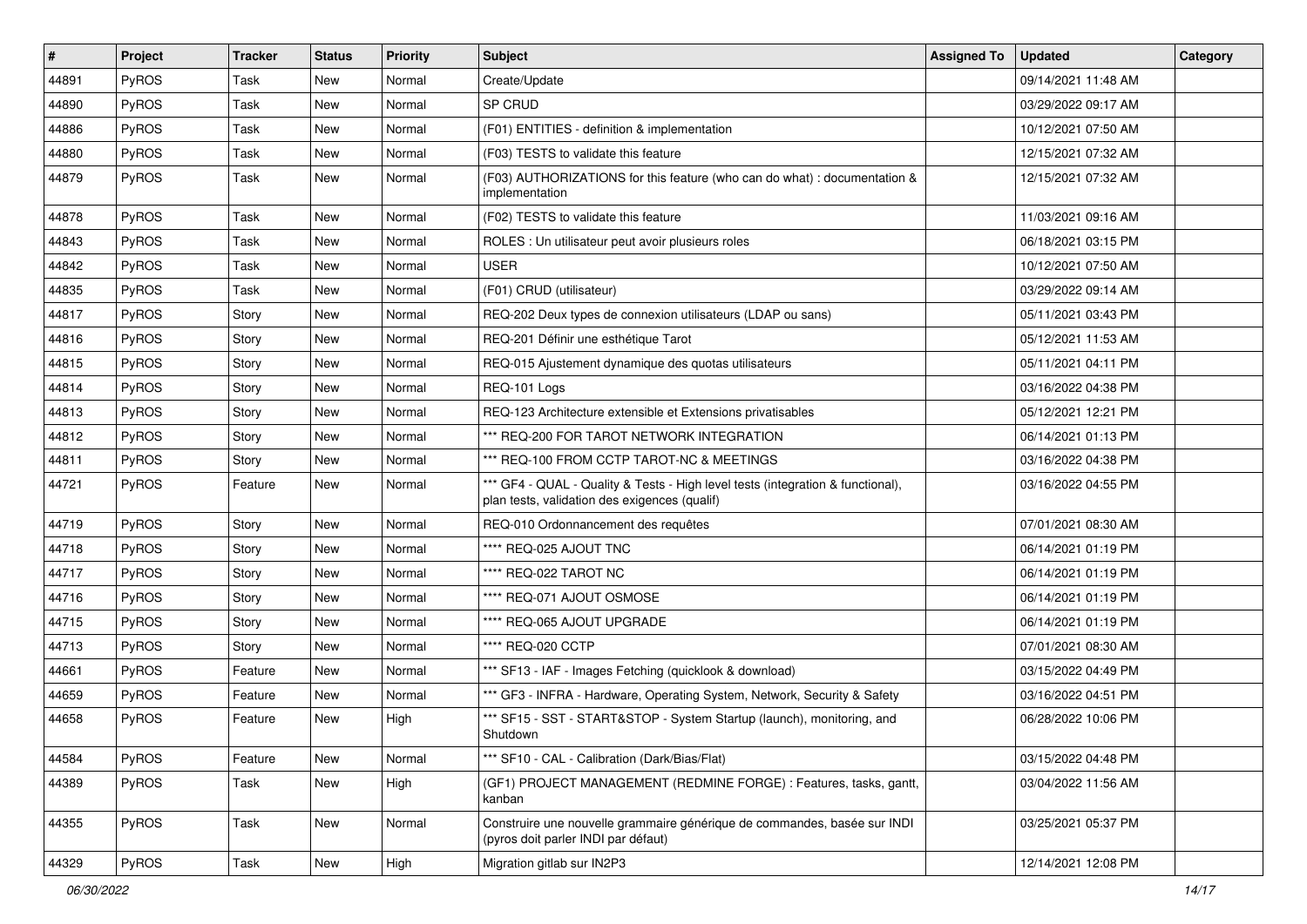| #     | <b>Project</b> | <b>Tracker</b> | <b>Status</b> | <b>Priority</b> | <b>Subject</b>                                                                                                                        | <b>Assigned To</b> | <b>Updated</b>      | Category |
|-------|----------------|----------------|---------------|-----------------|---------------------------------------------------------------------------------------------------------------------------------------|--------------------|---------------------|----------|
| 44172 | PyROS          | Feature        | New           | High            | *** SF14 - OCF - Observatory Unit & Site Configuration                                                                                |                    | 01/29/2022 01:24 AM |          |
| 44168 | PyROS          | Task           | New           | High            | (GF2) INSTALL & DEPLOY                                                                                                                |                    | 03/16/2022 07:27 AM |          |
| 44166 | <b>PyROS</b>   | Task           | New           | High            | (GF1) DOCUMENTATION                                                                                                                   |                    | 03/04/2022 11:57 AM |          |
| 44165 | PyROS          | Feature        | New           | Normal          | *** SF16 - DSH - General monitoring: Dashboard (website)                                                                              |                    | 06/29/2022 07:24 AM |          |
| 44164 | PyROS          | Feature        | <b>New</b>    | Normal          | *** SF12 - IAN - Images Analysis (Triton)                                                                                             |                    | 03/15/2022 04:48 PM |          |
| 44163 | PyROS          | Feature        | New           | Normal          | *** SF09 - CMC - Command Control - Telescope & Instruments Control &<br>Monitoring (DeviceController, AgentDevice)                    |                    | 03/16/2022 07:28 AM |          |
| 44162 | PyROS          | Feature        | New           | High            | *** SF08 - EXE (SOX) - Observation Sequence (SO) eXecution                                                                            |                    | 03/15/2022 04:46 PM |          |
| 44161 | PyROS          | Feature        | New           | High            | *** SF04 - SPV - System Coordination & Supervision : Majordome (Conducting)<br>(head)                                                 |                    | 06/29/2022 07:39 AM |          |
| 44160 | PyROS          | Feature        | New           | Normal          | *** SF07 - PLN - Observation Sequences Planning & Scheduling                                                                          |                    | 03/15/2022 04:46 PM |          |
| 44159 | PyROS          | Feature        | New           | Normal          | *** SF03 - ENV - Environment Monitoring (int/ext, observatory & weather)                                                              |                    | 05/05/2022 09:54 AM |          |
| 44158 | PyROS          | Feature        | <b>New</b>    | Normal          | *** SF06 - ALR - Alerts Management                                                                                                    |                    | 03/15/2022 04:46 PM |          |
| 44151 | PyROS          | Feature        | New           | High            | *** GF1 - PROJ - Project management, documentation, formation des<br>utilisateurs, interfaces, plan de justification de la définition |                    | 01/31/2022 11:32 AM |          |
| 44148 | PyROS          | Feature        | New           | High            | *** GF2 - INST - Config, Install, udpate, deploy (IRAP, CNES, TAROT)                                                                  |                    | 03/16/2022 07:27 AM |          |
| 37910 | Lavoisier      | Feature        | New           | High            | do not log AdaptorException when they are already sent to the user                                                                    |                    | 07/25/2019 09:41 AM |          |
| 37461 | Lavoisier      | Feature        | New           | Normal          | add support for jdk 11                                                                                                                |                    | 04/25/2019 01:53 PM |          |
| 37409 | TRegS          | Feature        | New           | Normal          | Statistiques sur les queues dans les logs                                                                                             |                    | 04/11/2019 01:40 PM |          |
| 36236 | IN2P3-Forge    | Support        | New           | High            | Synchronisation demandée pour un serveur Mercurial                                                                                    |                    | 04/13/2021 09:07 AM |          |
| 35994 | IN2P3-Forge    | Support        | New           | Normal          | Synchronisation demandée pour un serveur Mercurial                                                                                    |                    | 01/11/2019 03:10 PM |          |
| 35692 | Lavoisier      | Bug            | New           | Normal          | namespace not removed for a given use-case                                                                                            |                    | 11/27/2018 05:35 PM |          |
| 34801 | Lavoisier      | Feature        | New           | Normal          | add support for attribute @if in element view/variable                                                                                |                    | 07/31/2018 12:57 PM |          |
| 16628 | CC-IN2P3       | Support        | New           | Normal          | Sèche cheveux dans le vestiaire                                                                                                       |                    | 01/12/2017 02:37 PM |          |
| 16627 | CC-IN2P3       | Bug            | New           | Urgent          | prise cassée bureau 311 b                                                                                                             |                    | 01/12/2017 02:27 PM |          |
| 13262 | C3F2           | <b>Bug</b>     | New           | Normal          | improve management of Lomon parameters to explain non convergence                                                                     |                    | 05/02/2016 10:04 AM |          |
| 12978 | <b>PEM</b>     | <b>Bug</b>     | New           | Low             | pem-sync pull                                                                                                                         |                    | 03/24/2016 05:11 PM |          |
| 12976 | <b>PEM</b>     | Feature        | <b>New</b>    | Low             | pem-sync co_pem                                                                                                                       |                    | 03/24/2016 05:00 PM |          |
| 12975 | <b>PEM</b>     | Feature        | New           | Normal          | pem-sync co_pem                                                                                                                       |                    | 03/24/2016 04:54 PM |          |
| 12974 | <b>PEM</b>     | Feature        | New           | Normal          | pem-sync cp_pem                                                                                                                       |                    | 03/24/2016 04:52 PM |          |
| 12963 | PEM            | <b>Bug</b>     | New           | Normal          | add tool crash                                                                                                                        |                    | 03/24/2016 09:10 AM |          |
| 12962 | <b>PEM</b>     | Bug            | New           | Normal          | pem-sync list ???                                                                                                                     |                    | 03/24/2016 09:05 AM |          |
| 12961 | PEM            | Feature        | New           | Normal          | PEM version                                                                                                                           |                    | 03/24/2016 09:03 AM |          |
| 11522 | CLASS          | Task           | New           | Normal          | Separate the separation plant from the fabrication plant                                                                              |                    | 12/16/2015 10:22 AM |          |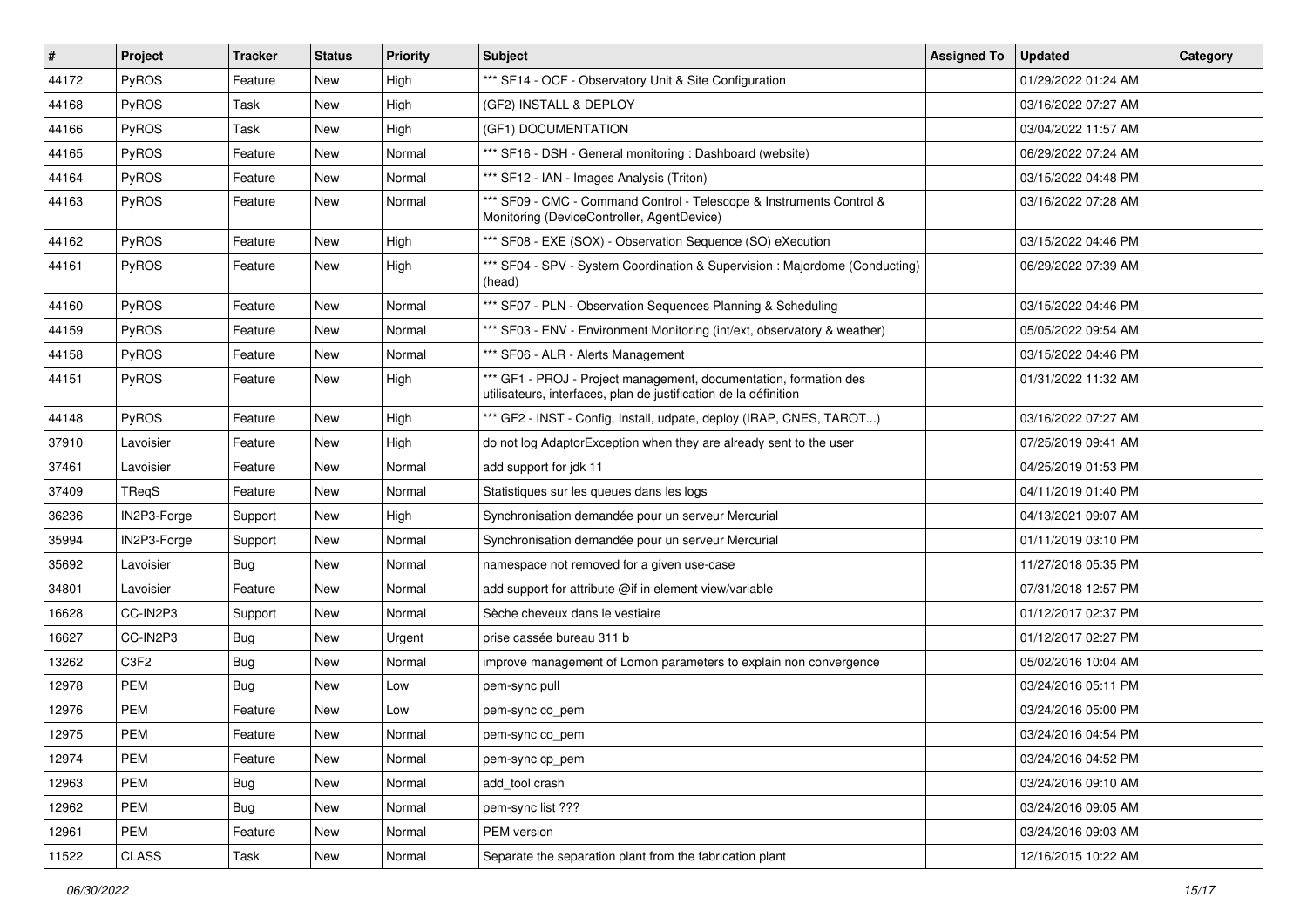| #     | Project       | <b>Tracker</b> | <b>Status</b> | <b>Priority</b> | <b>Subject</b>                                                           | <b>Assigned To</b> | <b>Updated</b>      | Category |
|-------|---------------|----------------|---------------|-----------------|--------------------------------------------------------------------------|--------------------|---------------------|----------|
| 11484 | Lavoisier     | Feature        | <b>New</b>    | Low             | improve command "lavoisier-upgrade.sh"                                   |                    | 04/10/2018 11:06 AM |          |
| 11059 | <b>CLASS</b>  | Bug            | New           | Normal          | Bad packaging of 4.1.0.tar.gaz                                           |                    | 10/09/2015 06:31 AM |          |
| 10871 | <b>CLASS</b>  | Feature        | New           | Normal          | <b>Nominal Power</b>                                                     |                    | 09/10/2015 05:27 PM |          |
| 10786 | <b>CLASS</b>  | Bug            | New           | Normal          | CLASS Stopped by a "KILL" signal                                         |                    | 08/31/2015 07:00 PM |          |
| 10314 | <b>PEM</b>    | Bug            | New           | High            | Environment compliant with CLI                                           |                    | 07/07/2015 09:57 AM |          |
| 10313 | <b>PEM</b>    | Bug            | New           | Normal          | Error message to change !                                                |                    | 07/07/2015 09:51 AM |          |
| 10274 | PEM           | Bug            | New           | Normal          | SYSTEM.ASSERTIONS.ASSERT_FAILURE                                         |                    | 07/01/2015 11:12 AM |          |
| 10273 | <b>PEM</b>    | Feature        | New           | Normal          | Easier configuration process                                             |                    | 07/01/2015 11:11 AM |          |
| 10065 | <b>CLASS</b>  | Support        | New           | Normal          | Multi-Threading in CLASS                                                 |                    | 06/05/2015 11:30 AM |          |
| 9883  | <b>CLASS</b>  | Bug            | New           | High            | Copy past from user manual                                               |                    | 05/18/2015 10:26 PM |          |
| 9799  | Lavoisier     | Feature        | New           | Normal          | esxl function missing : add-duration                                     |                    | 04/30/2015 11:00 AM |          |
| 9790  | <b>CLASS</b>  | Feature        | <b>New</b>    | High            | neutron & y Spectrum calculation                                         |                    | 04/29/2015 12:15 PM |          |
| 9789  | <b>CLASS</b>  | Feature        | New           | Normal          | Multi Stream in EQM                                                      |                    | 04/29/2015 12:12 PM |          |
| 9788  | <b>CLASS</b>  | Feature        | New           | Normal          | Multi Stream in FabricationPlant                                         |                    | 04/29/2015 12:10 PM |          |
| 9787  | <b>CLASS</b>  | Feature        | New           | Normal          | Multi Stream in FabricationPlant/EQM                                     |                    | 04/29/2015 12:10 PM |          |
| 9704  | Lavoisier     | Feature        | New           | Normal          | add option --override to lavoisier-upgrade.sh                            |                    | 04/15/2015 10:07 AM |          |
| 9534  | Pipelet       | Feature        | New           | Normal          | logging of stdout and stderr                                             |                    | 03/25/2015 02:31 PM |          |
| 9528  | <b>IGOSat</b> | Task           | New           | Normal          | phases projet                                                            |                    | 03/24/2015 03:58 PM |          |
| 9527  | <b>IGOSat</b> | Task           | New           | Normal          | (SAE / ODB) Réalisation de cartes électroniques pour le satellite IGOSat |                    | 03/24/2015 03:52 PM |          |
| 9526  | <b>IGOSat</b> | Task           | New           | Normal          | (SCI) Electronique d'acquisition de l'instrument Scintillateur           |                    | 03/24/2015 03:50 PM |          |
| 9525  | <b>IGOSat</b> | Task           | New           | Normal          | (ODB / SCAO) Conception de la SCAO / Interfaçage avec l'ODB              |                    | 03/27/2015 10:11 AM |          |
| 9524  | <b>IGOSat</b> | Task           | New           | Normal          | (ODB) Logiciel de Vol                                                    |                    | 03/24/2015 03:41 PM |          |
| 9491  | JEM-EUSO      | Support        | New           | Normal          | I need to access also to AWG Euso balloon documents                      |                    | 03/18/2015 03:36 PM |          |
| 9151  | <b>IGOSat</b> | Task           | New           | Normal          | (ODB) Code de simulation fonctionelle                                    |                    | 02/18/2015 05:13 PM |          |
| 9137  | <b>IGOSat</b> | Task           | New           | Normal          | (PRO) Phase C                                                            |                    | 03/24/2015 03:58 PM |          |
| 9136  | <b>IGOSat</b> | Task           | New           | Normal          | (PRO) Phase B                                                            |                    | 03/24/2015 03:58 PM |          |
| 8995  | SphereLib     | Bug            | New           | High            | python2.7-config                                                         |                    | 01/28/2015 04:21 PM |          |
| 8669  | DCOD          | Bug            | New           | Normal          | error during compilation                                                 |                    | 12/05/2014 06:19 PM |          |
| 8668  | <b>DCOD</b>   | Feature        | New           | Normal          | filterdiff is missing                                                    |                    | 12/05/2014 06:17 PM |          |
| 8667  | <b>DCOD</b>   | Feature        | New           | Normal          | uuid missing                                                             |                    | 12/05/2014 06:14 PM |          |
| 8379  | Lavoisier     | Bug            | New           | Normal          | NullPointerException at startup                                          |                    | 10/28/2014 04:49 PM |          |
| 8262  | Pipelet       | Feature        | New           | Normal          | LocalRepository: recursive search of segment source script               |                    | 10/19/2014 05:13 PM |          |
| 8217  | Lavoisier     | Bug            | New           | Normal          | Logo demo view seems broken                                              |                    | 10/13/2014 02:06 PM |          |